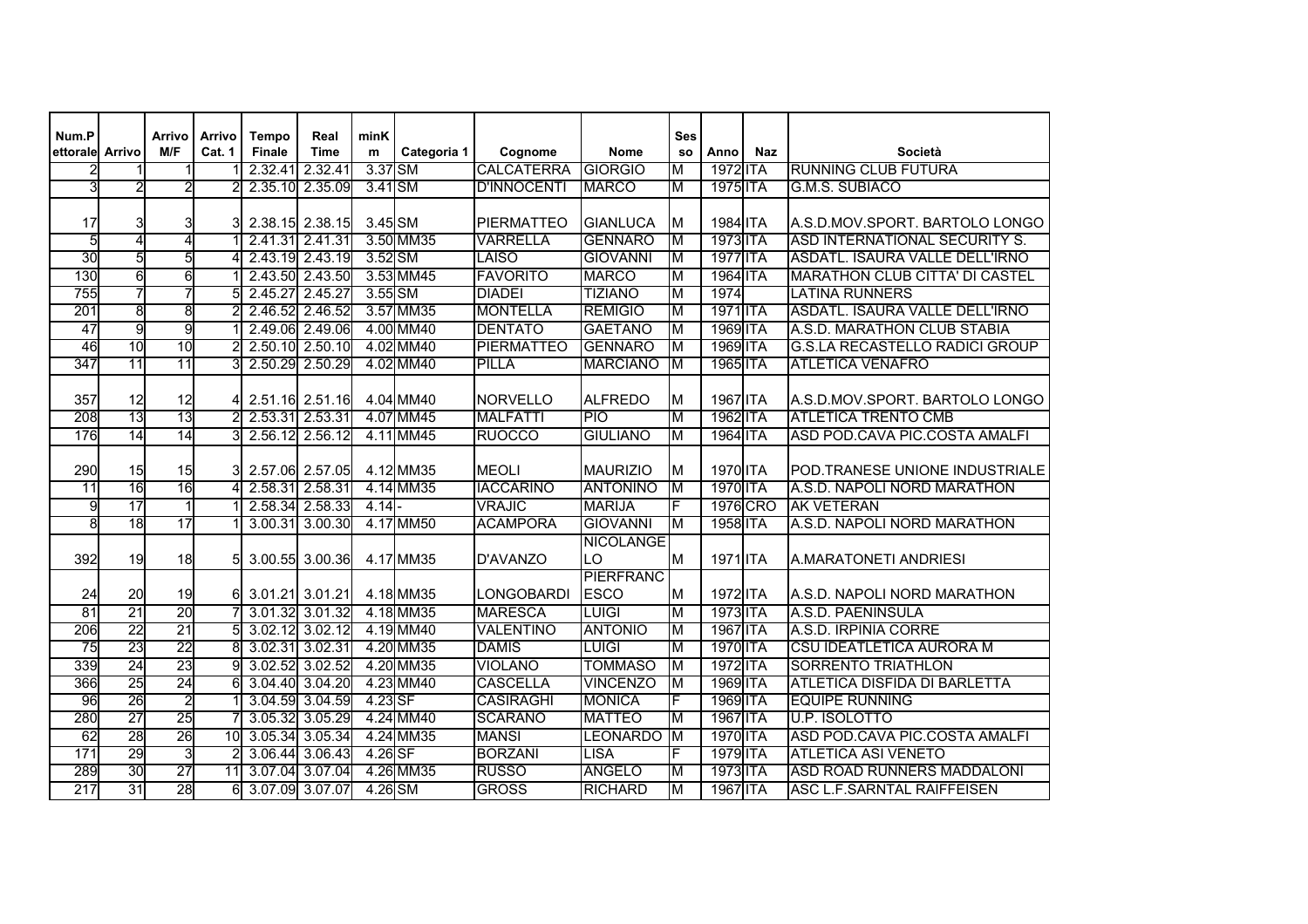| 118            | 32 | 29 |                 | 8 3.08.44 3.08.39 4.28 MM40  |                 |           |           | <b>DI MANNO</b>    | <b>ANTONIO</b>     | M                       | 1968 ITA | <b>ASD ATINA TRAIL RUNNING</b>        |
|----------------|----|----|-----------------|------------------------------|-----------------|-----------|-----------|--------------------|--------------------|-------------------------|----------|---------------------------------------|
| 238            | 33 | 30 |                 |                              | 3.09.09 3.08.50 | $4.29$ TM |           | <b>LOCONTE</b>     | <b>RICCARDO</b>    | $\overline{\mathsf{M}}$ | 1977 ITA | A.MARATONETI ANDRIESI                 |
| 346            | 34 | 31 | $\overline{12}$ |                              | 3.09.13 3.09.13 |           | 4.29 MM35 | <b>GIONTA</b>      | <b>MASSIMO</b>     | ΙM                      | 1973 ITA | <b>ATLETICA VENAFRO</b>               |
| 358            | 35 | 32 | 13              |                              | 3.10.27 3.10.23 |           | 4.31 MM35 | <b>FORMISANO</b>   | <b>MARIANO</b>     | ΙM                      | 1974 ITA | A.S.D. A.L.B.A. BACOLI                |
| 123            | 36 | 33 | 9               |                              | 3.10.37 3.10.34 |           | 4.31 MM40 | <b>VENTURI</b>     | <b>ROBERTO</b>     | M                       | 1967 ITA | A.S.D. LA LUMEGA                      |
|                | 37 | 4  |                 |                              | 3.11.19 3.11.17 |           | 4.32 MF45 | <b>CASO</b>        | <b>ANNAMARIA</b> F |                         | 1961 ITA | A.S.D. NAPOLI NORD MARATHON           |
| 391            | 38 | 34 |                 | 10 3.12.01 3.11.41           |                 |           | 4.33 MM40 | <b>DANTE</b>       | <b>GUIDO</b>       | M                       | 1968 ITA | <b>A.MARATONETI ANDRIESI</b>          |
| 7              | 39 | 35 |                 |                              | 3.12.19 3.12.19 |           | 4.33 MM55 | DE FEO             | <b>VINCENZO</b>    | M                       | 1952 ITA | A.S.D. NAPOLI NORD MARATHON           |
| 263            | 40 | 36 | 4               |                              | 3.12.25 3.12.21 |           | 4.34 MM45 | <b>IANNACCONE</b>  | <b>SERGIO</b>      | M                       | 1963 ITA | <b>ASDATL. ISAURA VALLE DELL'IRNO</b> |
| 277            | 41 | 37 | $\overline{11}$ |                              | 3.12.50 3.12.31 |           | 4.34 MM40 | <b>ZAGARIA</b>     | <b>NINO</b>        | M                       | 1967 ITA | <b>A.MARATONETI ANDRIESI</b>          |
| 314            | 42 | 38 |                 |                              | 3.12.58 3.12.58 |           | 4.34 MM45 | <b>D'APUZZO</b>    | <b>ANTONIO</b>     | M                       | 1961 ITA | A.S.D. A.N.M.I. BACOLI                |
| 126            | 43 | 39 |                 |                              | 3.13.15 3.13.15 |           | 4.35 MM50 | <b>COSTANTINO</b>  | <b>VALERIO</b>     | M                       | 1959 ITA | <b>PFIZER ITALIA RUNNING TEAM</b>     |
|                |    |    |                 |                              |                 |           |           |                    | <b>MARIA</b>       |                         |          |                                       |
| 215            | 44 | 5  |                 |                              | 3.14.21 3.14.19 |           | 4.36 MF55 | <b>NAVACCHIA</b>   | <b>GRAZIA</b>      | F                       | 1952 ITA | ASGP A.T.P. TORINO MARATONA           |
|                |    |    |                 |                              |                 |           |           |                    | <b>ANNA</b>        |                         |          |                                       |
| 377            | 45 | 61 |                 |                              | 3.14.51 3.14.51 |           | 4.37 MF35 | <b>PANIAK</b>      | <b>LUCYNA</b>      | F                       | 1971 ITA | A.S.D. G.P. ANTARES STABIA            |
| 135            | 46 | 40 |                 |                              | 3.15.31 3.15.31 |           | 4.38 MM55 | <b>D'ANNA</b>      | <b>DONATO</b>      | M                       | 1954 ITA | <b>ASD FESTINA LENTE MARCIANISE</b>   |
| 172            | 47 | 41 |                 |                              | 3.16.10 3.16.03 |           | 4.39 MM50 | <b>PAJARO</b>      | <b>PAOLO</b>       | M                       | 1958 ITA | SACCENSE 2000                         |
| 250            | 48 | 42 |                 |                              | 3.16.20 3.16.18 | 4.39 TM   |           | <b>PANTALEO</b>    | <b>CLAUDIO</b>     | M                       | 1975 ITA | <b>AVIS URBINO</b>                    |
| 105            | 49 | 43 |                 | 12 3.16.35 3.16.18           |                 |           | 4.40 MM40 | <b>CORTINA</b>     | <b>DAVIDE</b>      | M                       | 1966 ITA | POD. FISIOSPORT                       |
| 340            | 50 | 44 |                 | 13 3.16.38 3.16.34           |                 |           | 4.40 MM40 | <b>MELFI</b>       | <b>RAFFAELE</b>    | M                       | 1967 ITA | <b>ASD PRO LOCO PARETE</b>            |
|                |    |    |                 |                              |                 |           |           | PETRAZZUOL         |                    |                         |          |                                       |
| 18             | 51 | 45 |                 | 4 3.16.40 3.16.25            |                 |           | 4.40 MM50 | $\circ$            | SALVATORE M        |                         | 1959 ITA | <b>A.S.D. NAPOLI NORD MARATHON</b>    |
|                |    |    |                 |                              |                 |           |           | <b>GIANFRANCES</b> |                    |                         |          |                                       |
| 59             | 52 | 46 |                 | 14 3.16.56 3.16.35 4.40 MM40 |                 |           |           | CO                 | <b>ANTONIO</b>     | M                       | 1969 ITA | <b>VENAFRO SPORT TEAM</b>             |
| 39             | 53 | 47 |                 | 14 3.18.01 3.17.57           |                 |           | 4.42 MM35 | <b>ALLOCCA</b>     | <b>ERASMO</b>      | M                       | 1973 ITA | A.S.D. NAPOLI NORD MARATHON           |
| 110            | 54 | 48 |                 | 15 3.18.05 3.18.02           |                 |           | 4.42 MM35 | <b>VISOCCHI</b>    | <b>ROBERTO</b>     | M                       | 1970 ITA | <b>ASD ATINA TRAIL RUNNING</b>        |
| 53             | 55 | 49 | 6               |                              | 3.18.07 3.18.05 |           | 4.42 MM45 | <b>VARRIALE</b>    | <b>GENNARO</b>     | M                       | 1961 ITA | A.S.D. NAPOLIRUN                      |
| 116            | 56 | 50 |                 |                              | 3.18.51 3.18.46 | $4.43 -$  |           | <b>POTTHOFF</b>    | <b>WOLFRAM</b>     | $\overline{\mathsf{M}}$ | 1956 GER | <b>FIX&amp;FERTIG TRUNSTADT</b>       |
| 90             | 57 | 51 |                 | 15 3.20.09 3.20.05           |                 |           | 4.45 MM40 | <b>VALLEFUOCO</b>  | <b>GIOVANNI</b>    | M                       | 1966 ITA | A.S.D.PODISTICA AZZURRA NAPOLI        |
| 394            | 58 | 52 | 5               |                              | 3.20.23 3.20.02 |           | 4.45 MM50 | <b>SURIANO</b>     | <b>GIUSEPPE</b>    | ΙM                      | 1958 ITA | <b>A.MARATONETI ANDRIESI</b>          |
| 251            | 59 | 53 |                 |                              | 3.20.37 3.20.37 |           | 4.45 MM55 | <b>TROBIANI</b>    | <b>GRAZIANO</b>    | M                       | 1953 ITA | A.S.D.PODISTICA APRILIA               |
| 97             | 60 | 54 |                 |                              | 3.20.46 3.20.43 |           | 4.45 MM45 | <b>DI FRANCO</b>   | <b>PASQUALE</b>    | ĪМ                      | 1961 ITA | A.S.D. ERCO SPORT                     |
| 29             | 61 | 55 | 16              |                              | 3.21.56 3.21.55 |           | 4.47 MM35 | <b>FRANCIER</b>    | <b>GIOVANNI</b>    | M                       | 1970 ITA | A.S.D. NAPOLI NORD MARATHON           |
| 329            | 62 | 56 | $\overline{17}$ |                              | 3.21.59 3.21.55 |           | 4.47 MM35 | <b>SCAVELLA</b>    | <b>LUIGI</b>       | M                       | 1972 ITA | A.S.D. NIKAIOS CLUB GRAGNANO          |
| $\overline{4}$ | 63 | 7  |                 |                              | 3.22.12 3.22.10 |           | 4.48 MF35 | <b>OLIVA</b>       | <b>FILIPPA</b>     | F                       | 1974 ITA | A.S.D. NAPOLI NORD MARATHON           |
| 148            | 64 | 57 |                 |                              | 3.22.13 3.22.11 |           | 4.48 MM55 | <b>RINALDI</b>     | <b>DOMENICO</b>    | $\overline{\mathsf{M}}$ | 1951 ITA | <b>ATL. USPI LATINA 80</b>            |
| 396            | 65 | 58 |                 |                              | 3.22.15 3.22.11 |           | 4.48 MM45 | <b>ROSANO</b>      | <b>GIANLUIGI</b>   | M                       | 1960 ITA | <b>PODISTICA UNIONE DEI COMUNI</b>    |
| 12             | 66 | 59 | 9               |                              | 3.22.30 3.22.28 |           | 4.48 MM45 | <b>BUHNE</b>       | <b>MAURIZIO</b>    | $\overline{\mathsf{M}}$ | 1963 ITA | A.S.D. NAPOLI NORD MARATHON           |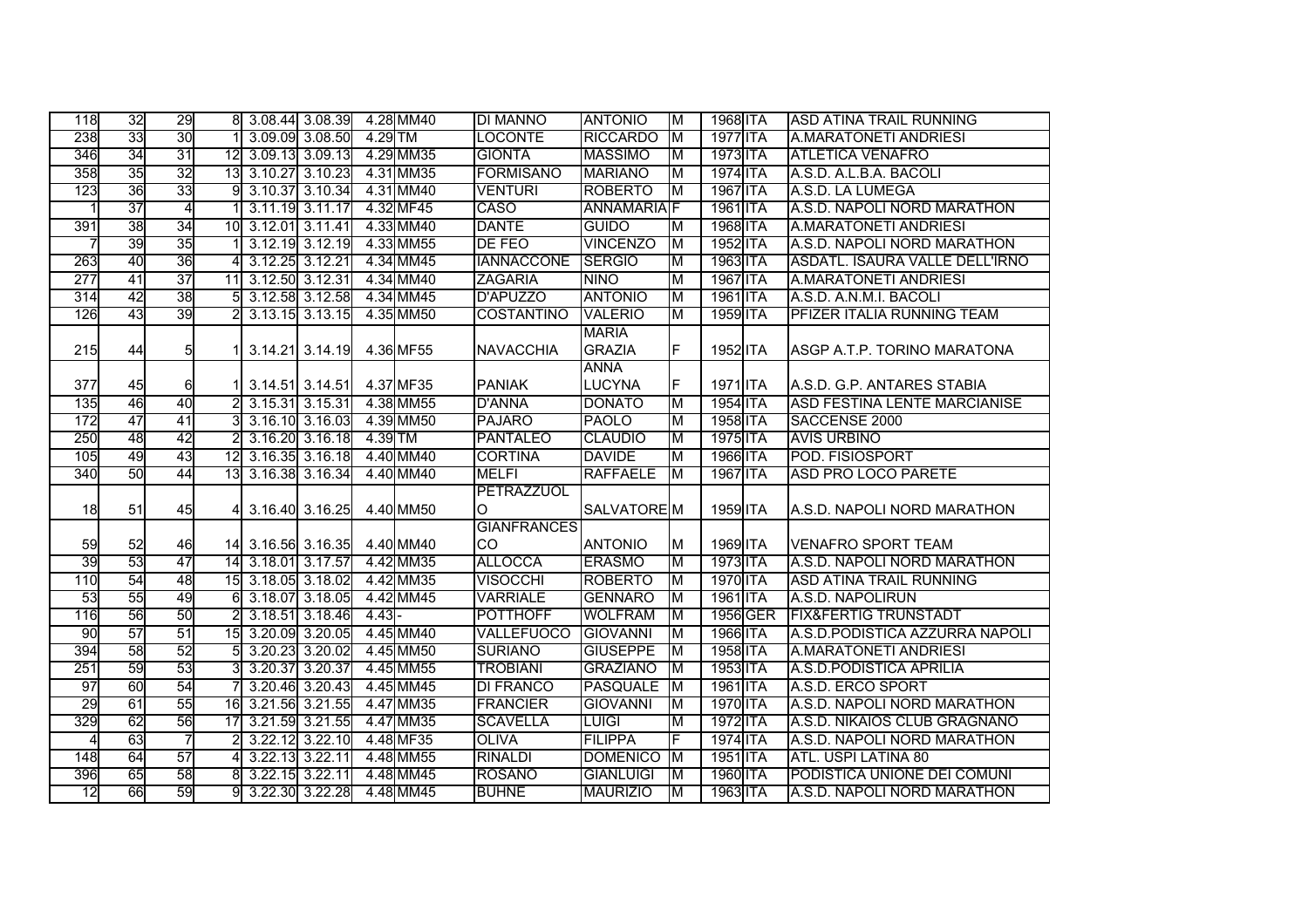| 282             | 67 | 60 |                 | 10 3.22.40 3.22.35 |                 |          | 4.48 MM45 | <b>BRUSCHI</b>     | <b>MAURIZIO</b> | $\overline{\mathsf{M}}$ | 1963 ITA | <b>RUNNING OLTREPO'</b>         |
|-----------------|----|----|-----------------|--------------------|-----------------|----------|-----------|--------------------|-----------------|-------------------------|----------|---------------------------------|
| 40              | 68 | 61 |                 |                    | 3.22.47 3.22.42 | 4.48 SM  |           | <b>ALTAMURA</b>    | <b>SEAN</b>     | M                       | 1975 ITA | A.S.D. NAPOLI NORD MARATHON     |
|                 |    |    |                 |                    |                 |          |           |                    | <b>FRANCESC</b> |                         |          |                                 |
| 199             | 69 | 62 |                 |                    | 3.23.48 3.23.44 | $4.50 -$ |           | QUINTANO           | O               | ΙM                      | 1974 FRA |                                 |
| 196             | 70 | 63 |                 | 18 3.24.05 3.24.01 |                 |          | 4.50 MM35 | <b>GAUDINO</b>     | <b>GIOVANNI</b> | M                       | 1970 ITA | A.S.NICOLAUS ATHLETIC CENTER    |
| 158             | 71 | 64 |                 | 11 3.24.17 3.24.03 |                 |          | 4.50 MM45 | <b>GIULIANO</b>    | <b>ANTONIO</b>  | ΙM                      | 1960 ITA | A.S.D. PODISTICA CASORIA        |
| 160             | 72 | 65 | 6               |                    | 3.24.18 3.24.05 |          | 4.51 MM50 | <b>PALMENTIERI</b> | <b>ANTONIO</b>  | ΙM                      | 1957 ITA | A.S.D. PODISTICA CASORIA        |
|                 |    |    |                 |                    |                 |          |           |                    |                 |                         |          |                                 |
| 164             | 73 | 66 |                 |                    | 3.26.48 3.26.42 | 4.54 TM  |           | <b>RIVIELLO</b>    | <b>DOMENICO</b> | M                       | 1983 ITA | IPOD.S.GIOVANNIAPIROG.POLICASTR |
| 72              | 74 | 67 | 12              |                    | 3.26.55 3.26.54 |          | 4.54 MM45 | <b>MARINO</b>      | <b>ANGELO</b>   | ΙM                      | 1962 ITA | A.S.D. ATL. SPORTING CALORE     |
| 348             | 75 | 68 |                 | 16 3.27.01 3.26.40 |                 |          | 4.54 MM40 | <b>PERITORE</b>    | <b>CARMELO</b>  | M                       | 1968 ITA | ASD INTERNATIONAL SECURITY S.   |
| 316             | 76 | 69 | 19              |                    | 3.27.20 3.27.03 |          | 4.55 MM35 | <b>CALANDRA</b>    | <b>ANGELO</b>   | M                       | 1974 ITA | <b>ATL. TRAINING</b>            |
| 16              | 77 | 70 |                 |                    | 3.27.29 3.27.28 |          | 4.55 MM50 | <b>SACCO</b>       | <b>ANTONIO</b>  | M                       | 1957 ITA | A.S.D. NAPOLI NORD MARATHON     |
|                 |    |    |                 |                    |                 |          |           |                    |                 |                         |          |                                 |
| 260             | 78 | 71 |                 | 13 3.28.17 3.28.13 |                 |          | 4.56 MM45 | <b>VISCANTI</b>    | <b>ONOFRIO</b>  | M                       | 1960 ITA | IPOL.GRAVINA AELECTI S.GRAMEGNA |
| $\overline{22}$ | 79 | 72 |                 | 14 3.28.34 3.28.18 |                 |          | 4.57 MM45 | <b>LANZUISE</b>    | <b>RAFFAELE</b> | M                       | 1964 ITA | A.S.D. NAPOLI NORD MARATHON     |
| 167             | 80 | 73 | 8               |                    | 3.28.39 3.28.17 |          | 4.57 MM50 | <b>IZZO</b>        | <b>PASQUALE</b> | $\overline{\mathsf{M}}$ | 1958 ITA | A.S.D. ATL. DUGENTA             |
| 351             | 81 | 74 |                 |                    | 3.28.51 3.28.51 |          | 4.57 MM60 | <b>GIAMMANCO</b>   | <b>MICHELE</b>  | M                       | 1948 ITA | <b>ATHLETIC TEAM PALAGIANO</b>  |
|                 |    |    |                 |                    |                 |          |           |                    | <b>FRANCESC</b> |                         |          |                                 |
| 398             | 82 | 75 |                 | 15 3.29.22 3.29.22 |                 |          | 4.58 MM45 | <b>MAIONE</b>      | O               | ΙM                      | 1960 ITA | A.S.D. AMATORI VESUVIO          |
| 189             | 83 | 76 |                 |                    | 3.29.39 3.29.39 |          | 4.58 MM50 | <b>MAURO</b>       | <b>EUGENIO</b>  | M                       | 1955 ITA | <b>CSU IDEATLETICA AURORA M</b> |
| 248             | 84 | 77 |                 | 20 3.29.49 3.29.46 |                 |          | 4.58 MM35 | <b>MANZI</b>       | <b>FABIO</b>    | M                       | 1971 ITA | <b>MINERVA TRIATHLON ROMA</b>   |
|                 |    |    |                 |                    |                 |          |           |                    | <b>PASQUALE</b> |                         |          |                                 |
| 65              | 85 | 78 |                 | 16 3.30.02 3.29.53 |                 |          | 4.59 MM45 | <b>PALUMBO</b>     | <b>ANTONIO</b>  | ΙM                      | 1964 ITA | ASD POD.CAVA PIC.COSTA AMALFI   |
|                 |    |    |                 |                    |                 |          |           |                    | <b>FRANCESC</b> |                         |          |                                 |
| 364             | 86 | 79 |                 | 17 3.30.29 3.30.24 |                 |          | 4.59 MM40 | <b>CASSAVIA</b>    | lO.             | ΙM                      | 1969 ITA | <b>GS ATL. STRACAGNANO</b>      |
| 268             | 87 | 80 | 10              |                    | 3.30.32 3.30.31 |          | 4.59 MM50 | <b>MAGISTRO</b>    | <b>NUNZIO</b>   | M                       | 1955 ITA | PODISTICA ARONA                 |
| 337             | 88 | 81 | $\overline{11}$ |                    | 3.30.43 3.30.37 |          | 5.00 MM50 | <b>CARBONE</b>     | <b>ALDO</b>     | M                       | 1955 ITA | A.S.D. AMATORI VESUVIO          |
| 382             | 89 | 82 | 17              |                    | 3.30.47 3.30.27 |          | 5.00 MM45 | <b>DI CERBO</b>    | <b>LUCIANO</b>  | M                       | 1964 ITA | ASD RUNNING TELESE TERME        |
| 142             | 90 | 83 |                 | 18 3.31.17 3.31.12 |                 |          | 5.00 MM40 | <b>TUCCI</b>       | <b>ANDREA</b>   | M                       | 1967 ITA | <b>RUNNERS DESIO</b>            |
| 73              | 91 | 84 | 18              | 3.31.21 3.31.21    |                 |          | 5.01 MM45 | <b>COLANTONI</b>   | <b>SERGIO</b>   | ΙM                      | 1962 ITA | <b>G.M.S. SUBIACO</b>           |
| 154             | 92 | 85 | 19              |                    | 3.32.05 3.32.05 |          | 5.02 MM45 | <b>FRIGURA</b>     | <b>VASILE</b>   | M                       | 1963 ITA | A.S.D. G.P. DEL BAIANESE        |
| 237             | 93 | 86 |                 |                    | 3.32.49 3.32.42 |          | 5.03 MM55 | <b>MUCCIARINI</b>  | <b>MASSIMO</b>  | M                       | 1953 ITA | ASD G.POD. RICCARDO VALENTI     |
|                 |    |    |                 |                    |                 |          |           |                    | <b>FRANCESC</b> |                         |          |                                 |
| 269             | 94 | 87 |                 | 19 3.33.02 3.32.55 |                 |          | 5.03 MM40 | <b>AULETTA</b>     | O               | M                       | 1967 ITA | PODISMO IL PONTE                |
| 319             | 95 | 88 |                 |                    | 3.33.24 3.33.21 | 5.03 TM  |           | <b>LANZARA</b>     | <b>ANDREA</b>   | M                       | 1975 ITA | A.S.D.POLISPORTIVA FOLGORE      |
|                 |    |    |                 |                    |                 |          |           |                    | <b>MARIA</b>    |                         |          |                                 |
| 133             | 96 | 8  |                 |                    | 3.33.34 3.33.27 |          | 5.04 MF40 | <b>MIRONE</b>      | <b>FERNANDA</b> | IF.                     | 1966 ITA | A.S.D. BAROCCO RUNNING RAGUSA   |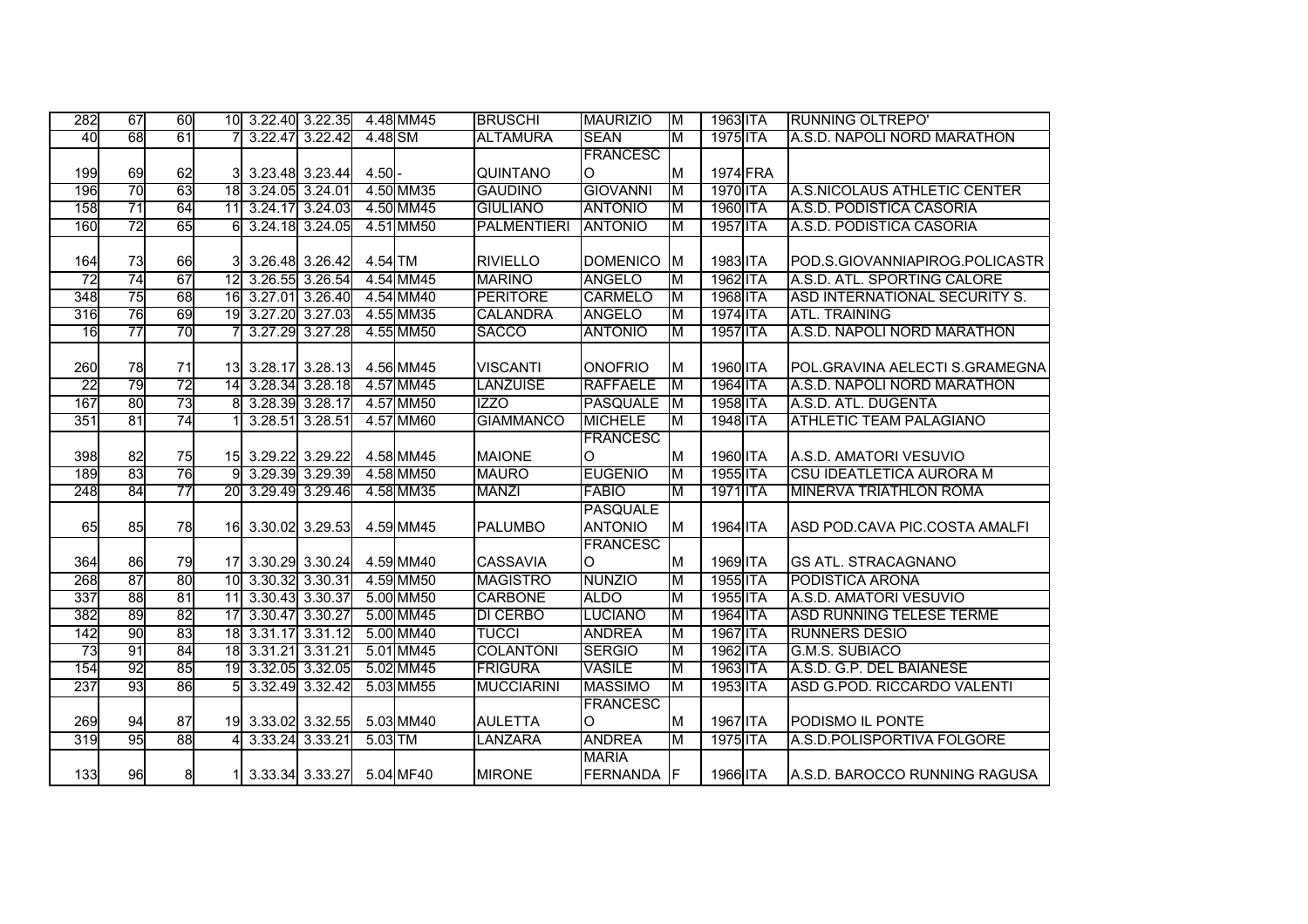| 102 | 97  | 89  |                 | 20 3.33.47 3.33.40 |                 |           | 5.04 MM45 | <b>ZIVERI</b>      | <b>ETELBERTOM</b> |                         | 1960 ITA | IA.S.D.MOV.SPORT. BARTOLO LONGO       |
|-----|-----|-----|-----------------|--------------------|-----------------|-----------|-----------|--------------------|-------------------|-------------------------|----------|---------------------------------------|
| 178 | 98  | 90  | 20              |                    | 3.35.03 3.34.47 |           | 5.06 MM40 | <b>ALBANO</b>      | PASQUALE          | ΙM                      | 1967 ITA | A.S.D.POLISPORTIVA FOLGORE            |
|     |     |     |                 |                    |                 |           |           | <b>SALVO</b>       |                   |                         |          |                                       |
| 89  | 99  | 91  | 21              |                    | 3.35.07 3.34.53 |           | 5.06 MM35 | <b>RADDUSO</b>     | <b>FILIPPO</b>    | M                       | 1970 ITA | <b>ATL. TUSCULUM</b>                  |
| 87  | 100 | 92  | 22              |                    | 3.35.07 3.34.56 |           | 5.06 MM35 | DUO                | <b>ELMES</b>      | M                       | 1971 ITA | <b>ATL. TUSCULUM</b>                  |
|     |     |     |                 |                    |                 |           |           |                    |                   |                         |          |                                       |
| 161 | 101 | 93  | <b>23</b>       |                    | 3.35.21 3.35.14 |           | 5.06 MM35 | <b>SANDULLO</b>    | <b>ARSENIO</b>    | M                       | 1973 ITA | IANGUILLARA SABAZIA RUNNING CLU       |
| 63  | 102 | 94  | $\overline{21}$ |                    | 3.35.42 3.35.33 |           | 5.07 MM40 | <b>MANSI</b>       | <b>ANTONIO</b>    | M                       | 1965 ITA | ASD POD.CAVA PIC.COSTA AMALFI         |
| 140 | 103 | 95  | 12              |                    | 3.35.44 3.35.27 |           | 5.07 MM50 | VIOLA              | <b>LUIGI</b>      | M                       | 1959 ITA | <b>ASDATL. ISAURA VALLE DELL'IRNO</b> |
| 276 | 104 | 96  | $\overline{22}$ |                    | 3.35.56 3.35.37 |           | 5.07 MM40 | <b>MANSI</b>       | <b>SAVINO</b>     | M                       | 1965 ITA | A.MARATONETI ANDRIESI                 |
| 325 | 105 | 97  |                 |                    | 3.36.00 3.35.52 |           | 5.07 MM65 | <b>LEIDI</b>       | <b>ADRIANO</b>    | $\overline{\mathsf{M}}$ | 1941 ITA | <b>ATLETICA ENI</b>                   |
| 245 | 106 | 98  | $\overline{21}$ |                    | 3.36.03 3.35.59 |           | 5.07 MM45 | <b>STEFANO</b>     | <b>NICOLA</b>     | M                       | 1960 ITA | <b>A.S.NICOLAUS ATHLETIC CENTER</b>   |
| 55  | 107 | 99  | 22              |                    | 3.36.25 3.36.23 |           | 5.08 MM45 | <b>CASTELLANO</b>  | <b>GIOVANNI</b>   | ΙM                      | 1961 ITA | A.S.D. PAENINSULA                     |
| 156 | 108 | 100 | 23              |                    | 3.36.38 3.36.22 |           | 5.08 MM45 | <b>LEONARDI</b>    | <b>LAMBERTO</b>   | M                       | 1964 ITA | POL. COOP CERAMICA D'IMOLA            |
|     |     |     |                 |                    |                 |           |           |                    | <b>GIAMBATTI</b>  |                         |          |                                       |
| 323 | 109 | 101 |                 | 13 3.36.41 3.36.32 |                 |           | 5.08 MM50 | <b>GENCO</b>       | <b>STA</b>        | M                       | 1959 ITA | A.S. ATLETICA CASTELLANA              |
| 92  | 110 | 102 | 24              |                    | 3.37.02 3.36.49 |           | 5.09 MM45 | <b>DELLA CORTE</b> | <b>LUCA</b>       | M                       | 1963 ITA | A.S.D.PODISTICA AZZURRA NAPOLI        |
| 153 | 111 | 9   |                 |                    | 3.37.21 3.37.06 |           | 5.09 MF45 | <b>GALANO</b>      | <b>TERESA</b>     | F                       | 1962 ITA | IA.S.D. NIKAIOS CLUB GRAGNANO         |
|     |     |     |                 |                    |                 |           |           |                    |                   |                         |          |                                       |
| 108 | 112 | 10  | 31              |                    | 3.37.51 3.37.48 |           | 5.10 MF45 | <b>FELTRIN</b>     | <b>ANTONELLAF</b> |                         | 1963 ITA | <b>INUOVA ATLETICA RONCADE</b>        |
|     |     |     |                 |                    |                 |           |           |                    | <b>LUCIANO</b>    |                         |          |                                       |
| 224 | 113 | 103 |                 | 25 3.37.55 3.37.35 |                 |           | 5.10 MM45 | <b>TENORE</b>      | <b>FELICE</b>     | ΙM                      | 1963 ITA | IA.S.D. PODISTICA POMIGLIANO          |
|     |     |     |                 |                    |                 |           |           |                    | <b>MARIA</b>      |                         |          |                                       |
| 85  | 114 | 11  |                 |                    | 3.38.09 3.37.52 |           | 5.10 MF40 | VILLELLA           | <b>GRAZIA</b>     | F.                      | 1966     | ASD A.S.A. DETUR NAPOLI               |
|     |     |     |                 |                    |                 |           |           |                    | <b>GIOVANNI</b>   |                         |          |                                       |
| 143 | 115 | 104 |                 | 14 3.38.21 3.38.09 |                 |           | 5.10 MM50 | <b>TORELLI</b>     | <b>BATTIST</b>    | M                       | 1955 ITA | A.S. ROMA ROAD R.CLUB                 |
| 384 | 116 | 105 |                 | 24 3.38.27 3.38.04 |                 |           | 5.11 MM35 | <b>SELVAGGIO</b>   | <b>NICOLA</b>     | M                       | 1972 ITA | <b>PODISTICA AVIS CAMPOBASSO</b>      |
| 103 | 117 | 106 |                 | 26 3.38.49 3.38.42 |                 |           | 5.11 MM45 | <b>STEFANELLI</b>  | <b>CARLO</b>      | M                       | 1964 ITA | A.S.WORLD MARATHON CLUB               |
| 227 | 118 | 107 | 23              |                    | 3.39.46 3.39.26 |           | 5.13 MM40 | <b>GALLI</b>       | <b>MASSIMO</b>    | M                       | 1969 ITA | ATLETICA RUB. F.LLI FRATTINI          |
| 218 | 119 | 108 | $\overline{27}$ |                    | 3.39.52 3.39.30 |           | 5.13 MM45 | <b>VISCUSI</b>     | <b>DIEGO</b>      | M                       | 1960 ITA | ASD RUNNING TELESE TERME              |
| 355 | 120 | 109 | 28              |                    | 3.39.54 3.39.41 |           | 5.13 MM45 | <b>GRIECO</b>      | <b>GENNARO</b>    | ΙM                      | 1960 ITA | A.S.D. PODISTICA CASORIA              |
| 141 | 121 | 110 |                 |                    | 3.39.55 3.39.47 | $5.13$ TM |           | <b>SAVINO</b>      | <b>ANTONIO</b>    | M                       | 1975 ITA | <b>IMETASPORT SSD A R.L.</b>          |
| 26  | 122 | 111 |                 | 3.39.55 3.39.41    |                 | 5.13 SM   |           | <b>NAPPO</b>       | <b>LORENZO</b>    | ΙM                      | 1976 ITA | A.S.D. NAPOLI NORD MARATHON           |
|     |     |     |                 |                    |                 |           |           |                    | <b>PASQUALE</b>   |                         |          |                                       |
| 71  | 123 | 112 |                 | 29 3.40.37 3.40.37 |                 |           | 5.14 MM45 | <b>GORRASI</b>     | COSIMO            | M                       | 1964 ITA | A.S.D. ATL. SPORTING CALORE           |
| 28  | 124 | 113 | 30 <sup>1</sup> | 3.40.47            | 3.40.30         |           | 5.14 MM45 | <b>PEPE</b>        | <b>GENNARO</b>    | M                       | 1963 ITA | A.S.D. NAPOLI NORD MARATHON           |
|     |     |     |                 |                    |                 |           |           |                    | <b>FERDINAND</b>  |                         |          |                                       |
| 313 | 125 | 114 |                 | 24 3.40.48 3.40.32 |                 |           | 5.14 MM40 | <b>CATAPANO</b>    | Ю                 | M                       | 1968 ITA | IA.S.D.POLISPORTIVA FOLGORE           |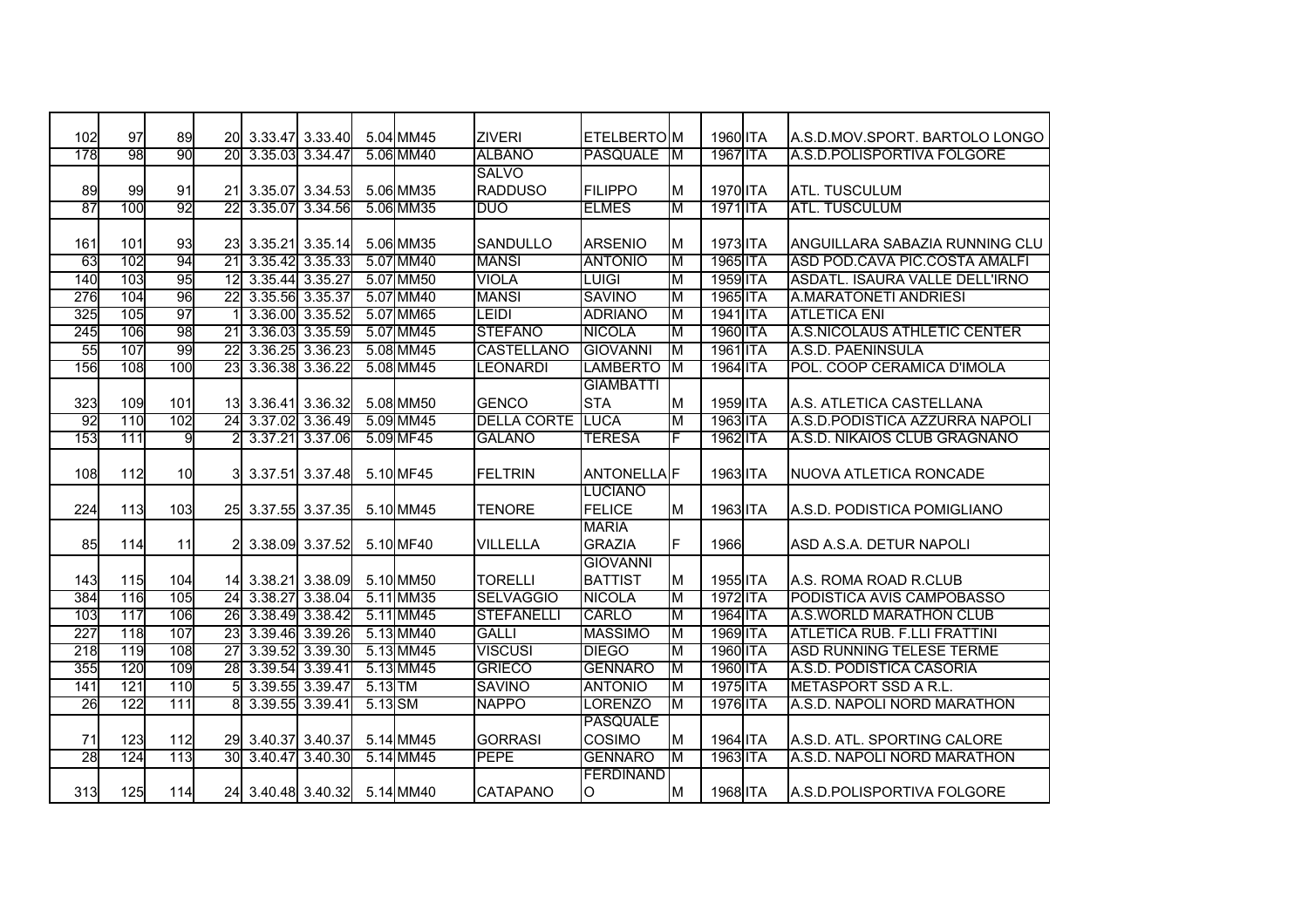|     |     |     |    |                    |                    |           |           |                    | <b>FERDINAND</b> |   |          |                                   |
|-----|-----|-----|----|--------------------|--------------------|-----------|-----------|--------------------|------------------|---|----------|-----------------------------------|
| 306 | 126 | 115 |    |                    | 25 3.41.01 3.40.55 |           | 5.14 MM40 | <b>SORRENTINO</b>  | O                | M | 1965 ITA | A.S.D. G.P. ANTARES STABIA        |
|     |     |     |    |                    |                    |           |           |                    |                  |   |          |                                   |
| 356 | 127 | 116 |    |                    | 31 3.41.48 3.41.45 |           | 5.15 MM45 | LONGOBARDO GIORGIO |                  | M | 1961 ITA | A.S.D NEAPOLIS FLEGREA            |
| 195 | 128 | 117 |    | 6 3.42.14 3.41.53  |                    | $5.16$ TM |           | <b>PANIZZOLO</b>   | <b>GIACOMO</b>   | M | 1976 ITA |                                   |
| 91  | 129 | 118 |    |                    | 26 3.42.15 3.42.02 |           | 5.16 MM40 | <b>AVITABILE</b>   | <b>ALFREDO</b>   | M | 1969 ITA | A.S.D. NAPOLI NORD MARATHON       |
| 298 | 130 | 119 |    | 32 3.42.51 3.42.32 |                    |           | 5.17 MM45 | <b>MANNO</b>       | <b>GIUSEPPE</b>  | M | 1964 ITA | ASD ARCA ATL.AVERSA A.AVERSANO    |
| 213 | 131 | 120 |    | 15 3.42.56 3.42.49 |                    |           | 5.17 MM50 | <b>GATTI</b>       | <b>GIUSEPPE</b>  | M | 1958 ITA | A.S. TEAM FRANCAVILLA             |
| 247 | 132 | 121 |    |                    | 33 3.43.31 3.43.16 |           | 5.18 MM45 | <b>BRESCINI</b>    | <b>FABIO</b>     | M | 1960 ITA | A.S. ROMA ROAD R.CLUB             |
| 131 | 133 | 122 |    |                    | 27 3.43.39 3.43.23 |           | 5.18 MM40 | <b>CORTINA</b>     | <b>LUCIANO</b>   | M | 1965 ITA | POD, ORO FANTASY                  |
|     |     |     |    |                    |                    |           |           |                    | <b>FRANCESC</b>  |   |          |                                   |
| 185 | 134 | 123 | 61 |                    | 3.43.49 3.43.30    |           | 5.18 MM55 | <b>PASTORE</b>     | O                | M | 1950 ITA | A.S.D.POLISPORTIVA FOLGORE        |
|     |     |     |    |                    |                    |           |           |                    | <b>FRANCESC</b>  |   |          |                                   |
| 235 | 135 | 124 |    |                    | 16 3.44.23 3.44.14 |           | 5.19 MM50 | <b>DETTORI</b>     | O                | M | 1956 ITA | A.S.D. RUNNING EVOLUTION          |
| 184 | 136 | 125 |    | 3.44.25 3.44.07    |                    |           | 5.19 MM55 | <b>LAMBERTI</b>    | <b>SERGIO</b>    | M | 1950 ITA | A.S.D.POLISPORTIVA FOLGORE        |
| 33  | 137 | 126 | 17 |                    | 3.44.59 3.44.56    |           | 5.20 MM50 | <b>SOLIMENE</b>    | <b>GIUSEPPE</b>  | M | 1958 ITA | A.S.D. NAPOLI NORD MARATHON       |
| 182 | 138 | 127 | 8  |                    | 3.46.49 3.46.30    |           | 5.23 MM55 | <b>FORTINO</b>     | <b>GIOVANNI</b>  | M | 1952 ITA | A.S.D.POLISPORTIVA FOLGORE        |
| 300 | 139 | 128 |    |                    | 18 3.47.10 3.47.08 |           | 5.23 MM50 | <b>GINO</b>        | <b>NICOLA</b>    | M | 1956 ITA | <b>AVIS PODISTICA MOLA</b>        |
| 307 | 140 | 129 |    |                    | 34 3.47.38 3.47.29 |           | 5.24 MM45 | <b>PASSERELLI</b>  | <b>ANTONIO</b>   | M | 1963 ITA | A.S. AMATORI CASTELFUSANO         |
|     |     |     |    |                    |                    |           |           |                    |                  |   |          |                                   |
| 163 | 141 | 130 |    |                    | 25 3.47.49 3.47.42 |           | 5.24 MM35 | <b>MAGLIANO</b>    | <b>FRANCO</b>    | M | 1974 ITA | POD.S.GIOVANNIAPIROG.POLICASTR    |
| 180 | 142 | 131 |    |                    | 28 3.48.08 3.47.49 |           | 5.24 MM40 | <b>DI STASIO</b>   | <b>MATTEO</b>    | M | 1967 ITA | A.S.D.POLISPORTIVA FOLGORE        |
|     |     |     |    |                    |                    |           |           |                    | <b>ROBERTO</b>   |   |          |                                   |
| 233 | 143 | 132 |    |                    | 19 3.48.38 3.48.26 |           | 5.25 MM50 | <b>BURTONE</b>     | <b>PIERO</b>     | M | 1956 ITA | A.S. AMATORI CASTELFUSANO         |
|     |     |     |    |                    |                    |           |           |                    |                  |   |          |                                   |
| 86  | 144 | 133 |    |                    | 3.48.51 3.48.45    |           | 5.25 MM55 | <b>TRANCHESE</b>   | <b>NUNZIO</b>    | M | 1953 ITA | MARATHON CLUB NEAPOLIS VESEVO     |
| 369 | 145 | 134 |    |                    | 3.48.53 3.48.30    | 5.25 TM   |           | <b>RASOLA</b>      | <b>GIUSEPPE</b>  | M | 1985 ITA | <b>BARLETTA SPORTIVA</b>          |
| 175 | 146 | 135 |    |                    | 3.49.35 3.49.24    | 5.26 TM   |           | <b>CAPONE</b>      | <b>ALFONSO</b>   | M | 1982 ITA | ASD POD.CAVA PIC.COSTA AMALFI     |
|     |     |     |    |                    |                    |           |           |                    | <b>MARIA</b>     |   |          |                                   |
| 79  | 147 | 12  |    |                    | 3.49.38 3.49.26    |           | 5.27 MF45 | <b>MIGNOGNA</b>    | <b>GRAZIA</b>    | F | 1963 ITA | ANGUILLARA SABAZIA RUNNING CLU    |
| 78  | 148 | 136 |    | 35 3.49.38 3.49.27 |                    |           | 5.27 MM45 | <b>SILVA</b>       | <b>RICCARDO</b>  | М | 1963 ITA |                                   |
|     |     |     |    |                    |                    |           |           |                    |                  |   |          |                                   |
| 111 | 149 | 137 |    |                    | 36 3.49.43 3.49.39 |           | 5.27 MM45 | <b>TARI</b>        | CARMELINO M      |   | 1964 ITA | ASD ATINA TRAIL RUNNING           |
| 264 | 150 | 138 | 20 |                    | 3.49.46 3.49.45    |           | 5.27 MM50 | <b>BIAGIOTTI</b>   | <b>DANILO</b>    | M | 1957 ITA | <b>G.S. ATLETICA 75 CATTOLICA</b> |
| 68  | 151 | 139 | 21 |                    | 3.49.59 3.49.41    |           | 5.27 MM50 | <b>PARISI</b>      | <b>SERGIO</b>    | M | 1958 ITA |                                   |
| 57  | 152 | 140 | 29 |                    | 3.50.05 3.49.50    |           | 5.27 MM40 | <b>SESSA</b>       | <b>MARIANO</b>   | M | 1969 ITA | A.S.D. PAENINSULA                 |
| 318 | 153 | 141 |    | 37 3.50.09 3.49.50 |                    |           | 5.27 MM45 | <b>MONDELLO</b>    | <b>MARIO</b>     | M | 1960     |                                   |
| 88  | 154 | 13  |    |                    | 3.50.32 3.50.20    |           | 5.28 MF40 | <b>FOLIGNI</b>     | <b>ALESSIA</b>   | E | 1969 ITA | <b>ATL. TUSCULUM</b>              |
| 322 | 155 | 142 |    | 38 3.50.38 3.50.31 |                    |           | 5.28 MM45 | <b>MARTUCCI</b>    | <b>ALDO</b>      | M | 1964 ITA | POLI GOLFO                        |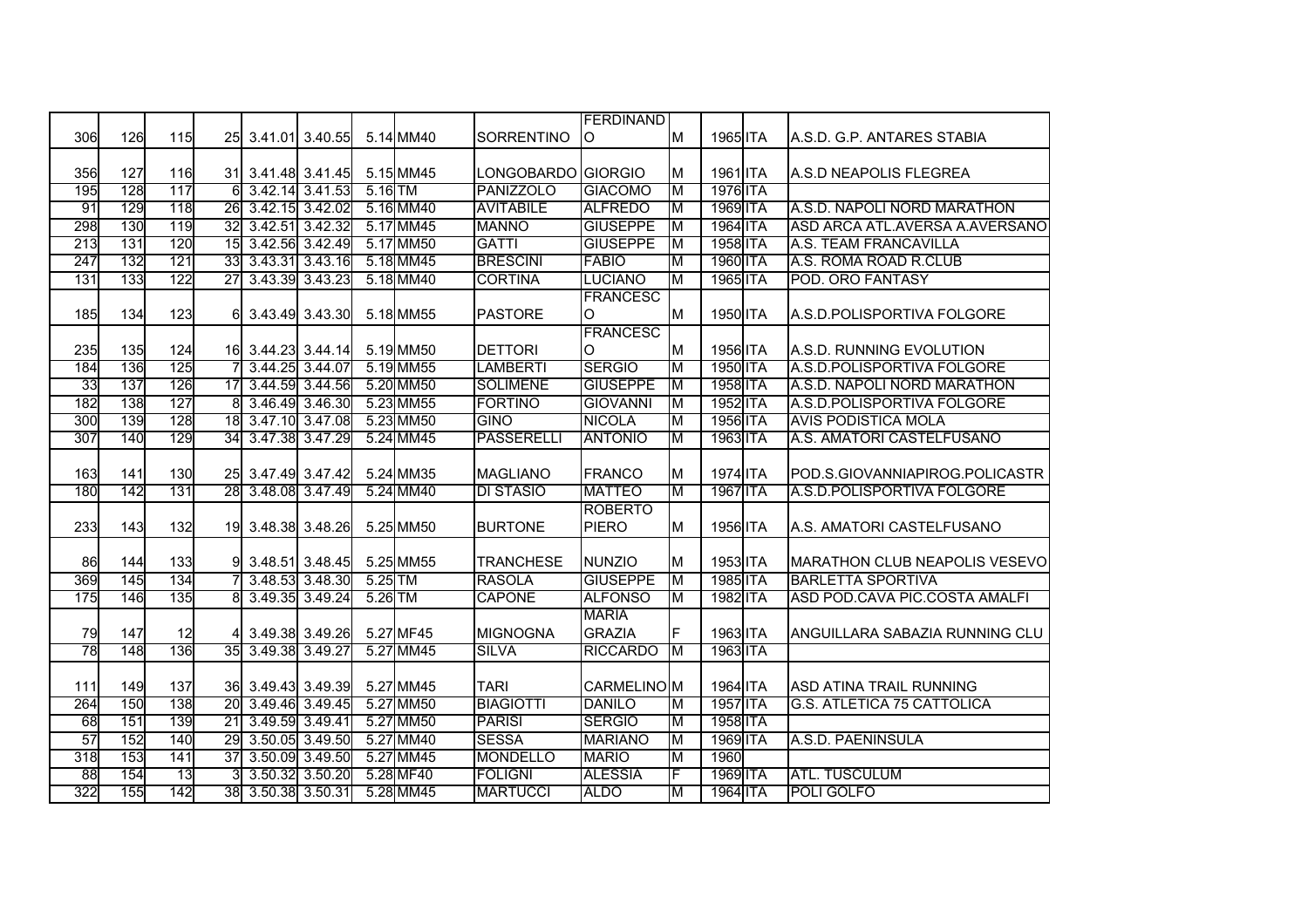|     |     |     |                 |                    |                 |         |           |                   |                   |    |          | <b>ASDGRUPPOPODISTI ALBESI</b>      |
|-----|-----|-----|-----------------|--------------------|-----------------|---------|-----------|-------------------|-------------------|----|----------|-------------------------------------|
| 305 | 156 | 14  | 41              |                    | 3.50.42 3.50.29 |         | 5.28 MF40 | <b>DI LORENZO</b> | <b>ADELE</b>      | F  | 1966 ITA | <b>MOKAFE</b>                       |
| 309 | 157 | 143 | 9               |                    | 3.50.49 3.50.41 | 5.28 TM |           | <b>SMARGIASSE</b> | <b>ANDREA</b>     | ΙM | 1977 ITA | <b>FARTLEK OSTIA</b>                |
| 170 | 158 | 144 | $\overline{22}$ |                    | 3.50.50 3.50.28 |         | 5.28 MM50 | <b>DI CERBO</b>   | <b>COSIMO</b>     | ΙM | 1959 ITA | A.S.D. ATL. DUGENTA                 |
| 152 | 159 | 145 | 26              |                    | 3.50.58 3.50.54 |         | 5.28 MM35 | <b>AVITABILE</b>  | <b>MASSIMO</b>    | M  | 1973 ITA | A.S.D. IRPINIA CORRE                |
| 242 | 160 | 146 | 10              |                    | 3.51.21 3.50.55 |         | 5.29 MM55 | <b>MIGNOGNA</b>   | <b>GIUSEPPE</b>   | ΙM | 1951 ITA | PODISTICA AVIS CAMPOBASSO           |
| 147 | 161 | 147 |                 |                    | 3.51.28 3.51.05 | 5.29    |           | <b>DELONGIE</b>   | <b>MARC</b>       | M  | 1968 BEL |                                     |
| 225 | 162 | 148 | 23              |                    | 3.51.43 3.51.36 |         | 5.29 MM50 | <b>ESPOSITO</b>   | <b>LUCIO</b>      | M  | 1957 ITA | A.S. NAPOLI MARATHON CLUB           |
|     |     |     |                 |                    |                 |         |           |                   |                   |    |          |                                     |
| 281 | 163 | 149 |                 | 24 3.52.18 3.52.09 |                 |         | 5.30 MM50 | <b>ALESSANDRI</b> | <b>SALVATOREM</b> |    | 1958 ITA |                                     |
| 212 | 164 | 150 | $\overline{27}$ |                    | 3.52.27 3.52.08 |         | 5.31 MM35 | <b>BEGGIATO</b>   | <b>LUIGI</b>      | M  | 1974 ITA | IL CORSO DI CORSA                   |
| 399 | 165 | 151 | 30              |                    | 3.52.51 3.52.48 |         | 5.31 MM40 | <b>RAGOSTA</b>    | <b>BIAGIO</b>     | Iм | 1965 ITA | A.S.D. AMATORI VESUVIO              |
| 137 | 166 | 152 | 31              | 3.52.59 3.52.47    |                 |         | 5.31 MM40 | <b>IADICICCO</b>  | <b>BIAGIO</b>     | M  | 1965 ITA | <b>ASD FESTINA LENTE MARCIANISE</b> |
| 136 | 167 | 153 | 39              |                    | 3.52.59 3.52.48 |         | 5.31 MM45 | <b>DI LERNIA</b>  | <b>MARIO</b>      | Iм | 1964 ITA | <b>ASD FESTINA LENTE MARCIANISE</b> |
| 41  | 168 | 154 | 25              |                    | 3.53.08 3.52.58 |         | 5.32 MM50 | <b>GIACCIO</b>    | <b>VINCENZO</b>   | IМ | 1956 ITA | A.S.D. NAPOLI NORD MARATHON         |
| 310 | 169 | 155 | 40              |                    | 3.53.21 3.53.09 |         | 5.32 MM45 | <b>BASILI</b>     | <b>CARLO</b>      | M  | 1962 ITA | <b>ASD OSTIA RUNNER AVIS</b>        |
|     |     |     |                 |                    |                 |         |           |                   | <b>FRANCESC</b>   |    |          |                                     |
| 27  | 170 | 156 |                 | 11 3.53.39 3.53.35 |                 |         | 5.32 MM55 | <b>NUGNES</b>     | <sup>o</sup>      | ΙM | 1952 ITA | A.S.D. NAPOLI NORD MARATHON         |
| 333 | 171 | 157 | 10              |                    | 3.53.42 3.53.28 | 5.32 TM |           | <b>MANGO</b>      | <b>RAFFAELE</b>   | Iм | 1980 ITA | <b>G.S. AVIS LAGONEGRO</b>          |
| 334 | 172 | 158 |                 | 28 3.53.43 3.53.27 |                 |         | 5.32 MM35 | <b>MARTORANO</b>  | <b>RAFFAELE</b>   | M  | 1971 ITA | G.S. AVIS LAGONEGRO                 |
| 278 | 173 | 159 |                 | 32 3.54.00 3.53.56 |                 |         | 5.33 MM40 | <b>FILIPPI</b>    | <b>DANIELE</b>    | M  | 1968 ITA |                                     |
|     |     |     |                 |                    |                 |         |           |                   | <b>GIACOMO</b>    |    |          |                                     |
| 335 | 174 | 160 |                 | 41 3.54.27 3.54.19 |                 |         | 5.33 MM45 | <b>VINCI</b>      | <b>FRANCESC</b>   | Iм | 1962 ITA | 2002 MARATHON CLUB                  |
| 107 | 175 | 161 | 42              |                    | 3.55.10 3.54.59 |         | 5.34 MM45 | <b>STAMPFER</b>   | <b>HARTMANN</b> M |    | 1960 ITA | ASV L.G. SCHLERN RAIFFEISEN         |
| 166 | 176 | 162 |                 |                    | 3.55.25 3.55.23 |         | 5.35 MM60 | <b>MAESTRINI</b>  | <b>GIUSEPPE</b>   | ΙM | 1947 ITA | A.S.D. STUFE DI NERONE              |
| 159 | 177 | 163 | 11              |                    | 3.55.31 3.55.23 | 5.35 TM |           | <b>DEL PRETE</b>  | <b>MAURO</b>      | Iм | 1982 ITA | A.S.D. PODISTICA CASORIA            |
| 19  | 178 | 164 | 26              |                    | 3.55.45 3.55.24 |         | 5.35 MM50 | <b>ESPOSITO</b>   | <b>SILVERIO</b>   | M  | 1958 ITA | A.S.D. NAPOLI NORD MARATHON         |
| 66  | 179 | 165 |                 |                    | 3.55.57 3.55.48 |         | 5.36 MM60 | <b>ACETO</b>      | <b>GIUSEPPE</b>   | M  | 1948 ITA | PODISTICA AVIS CAMPOBASSO           |
|     |     |     |                 |                    |                 |         |           |                   |                   |    |          |                                     |
| 385 | 180 | 166 |                 | 12 3.56.21 3.56.14 |                 |         | 5.36 MM55 | <b>SORRENTINO</b> | <b>GERARDO</b>    | M  | 1953 ITA | IPOD.S.GIOVANNIAPIROG.POLICASTR     |
| 295 | 181 | 167 | 27              |                    | 3.56.46 3.56.46 |         | 5.37 MM50 | <b>TRICASE</b>    | <b>ANTONIO</b>    | M  | 1958 ITA | <b>AVIS PODISTICA MOLA</b>          |
| 36  | 182 | 15  | 51              |                    | 3.56.50 3.56.45 |         | 5.37 MF40 | VOZZA             | <b>MARIA</b>      | F. | 1969 ITA | A.S.D. NAPOLI NORD MARATHON         |
| 169 | 183 | 168 | 28              |                    | 3.57.03 3.56.40 |         | 5.37 MM50 | <b>DI CAPRIO</b>  | <b>ANTONIO</b>    | M  | 1955 ITA | A.S.D. ATL. DUGENTA                 |
| 383 | 184 | 169 | 43              |                    | 3.57.19 3.57.09 |         | 5.37 MM45 | <b>PASQUALE</b>   | <b>MARIO</b>      | M  | 1963 ITA | <b>ASD RUNNING TELESE TERME</b>     |
| 221 | 185 | 170 | 29              |                    | 3.57.20 3.56.57 |         | 5.37 MM35 | <b>D'ONOFRIO</b>  | <b>TIZIANO</b>    | IМ | 1972 ITA | <b>ATLETICA AGNONE</b>              |
| 74  | 186 | 171 | 44              |                    | 3.57.46 3.57.40 |         | 5.38 MM45 | <b>MORMILE</b>    | <b>ARMANDO</b>    | M  | 1962 ITA | <b>G.S. CAT SPORT ROMA</b>          |
| 162 | 187 | 172 | 33              |                    | 3.58.26 3.58.10 |         | 5.39 MM40 | <b>LAMBERTI</b>   | <b>RENATO</b>     | ΙM | 1966 ITA | A.S.D. ATL. VIS NOVA                |
| 121 | 188 | 173 | 34              |                    | 3.58.58 3.58.35 |         | 5.40 MM40 | <b>CORCIONE</b>   | <b>MAURIZIO</b>   | M  | 1965 ITA | <b>G.P. S.MARIA GHEDI</b>           |
| 285 | 189 | 174 | 13              |                    | 3.59.01 3.58.56 |         | 5.40 MM55 | <b>FABIANI</b>    | <b>MASSIMO</b>    | M  | 1952 ITA | <b>MONTERIGGIONI SPORT CULTURA</b>  |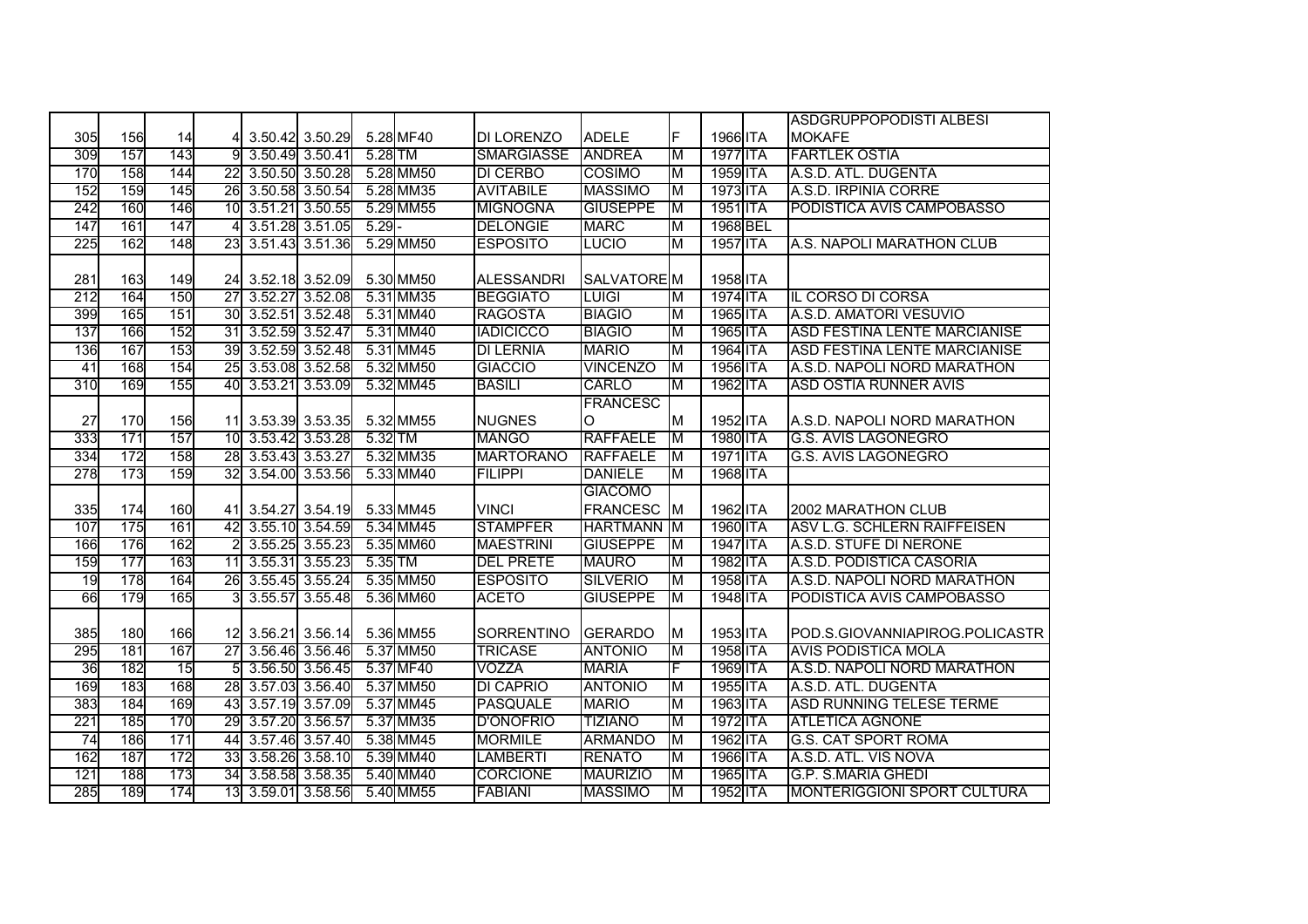| 372 | 190 | 175        |    | 45 3.59.10 3.59.06 5.40 MM45 |         |           | <b>PASQUALE</b>   | <b>GUERINO</b>  | IМ       | 1960 ITA | A.S.D. RUN & FUN SAN SEVERO     |
|-----|-----|------------|----|------------------------------|---------|-----------|-------------------|-----------------|----------|----------|---------------------------------|
|     |     |            |    |                              |         |           |                   | <b>FRANCESC</b> |          |          |                                 |
| 60  | 191 | 176        |    | 3.59.27 3.59.27              |         | 5.40 MM65 | <b>ARTUSO</b>     | <sup>o</sup>    | <b>M</b> | 1941 ITA | ASD POD.CAVA PIC.COSTA AMALFI   |
| 193 | 192 | 177        | 29 | 4.00.29 4.00.29              |         | 5.42 MM50 | <b>CAMILLO</b>    | <b>COSIMO</b>   | M        | 1956 ITA | <b>CSU IDEATLETICA AURORA M</b> |
| 258 | 193 | 178        |    | 46 4.01.06 4.00.58           |         | 5.43 MM45 | <b>RALVELLI</b>   | <b>ETTORE</b>   | M        | 1961 ITA | <b>UISP PISA</b>                |
| 304 | 194 | 179        |    | 35 4.01.11 4.01.00           |         | 5.43 MM40 | <b>CONTI</b>      | LUCA            | М        | 1966 ITA | <b>PODISTICA PRATESE</b>        |
| 288 | 195 | 16         | зI | 4.01.17 4.01.15              |         | 5.43 MF35 | <b>CECCHINI</b>   | <b>MARA</b>     | F        | 1973 ITA | <b>ATL. AMATORI VELLETRI</b>    |
|     |     |            |    |                              |         |           |                   | <b>FRANCESC</b> |          |          |                                 |
| 181 | 196 | <b>180</b> |    | 30 4.01.21 4.01.03           |         | 5.43 MM50 | <b>FERRENTINO</b> | IО              | M        | 1957 ITA | A.S.D.POLISPORTIVA FOLGORE      |
| 149 | 197 | 181        | 14 | 4.01.24 4.01.06              |         | 5.43 MM55 | <b>TEDESCO</b>    | <b>GENNARO</b>  | M        | 1950 ITA | <b>UISP LATINA</b>              |
| 381 | 198 | 182        | 91 | 4.02.05 4.01.49              | 5.44 SM |           | <b>GARGIULO</b>   | <b>ALBINO</b>   | M        | 1976 ITA | A.S.D. PAENINSULA               |
|     |     |            |    |                              |         |           |                   | <b>FRANCESC</b> |          |          |                                 |
| 400 | 199 | 183        |    | 36 4.02.29 4.02.22           |         | 5.45 MM40 | <b>PROIETTI</b>   | $\Omega$        | M        | 1965 ITA | G.M.S. SUBIACO                  |
| 326 | 200 | 184        |    | 30 4.02.49 4.02.38           |         | 5.45 MM35 | <b>CENTANNI</b>   | <b>MARCO</b>    | M        | 1971 ITA | <b>UISP NAPOLI</b>              |
| 165 | 201 | 185        |    | 4.02.53 4.02.50              |         | 5.45 MM65 | <b>DE VITA</b>    | <b>PASQUALE</b> | M        | 1941 ITA | <b>ATLETICA 85 FAENZA</b>       |
| 249 | 202 | 186        |    | 47 4.03.03 4.02.48           |         | 5.46 MM45 | <b>SPINA</b>      | <b>VINCENZO</b> | M        | 1962 ITA | ASD LA GALLA PONTEDERA ATL.     |
| 393 | 203 | 187        | 48 | 4.04.07 4.03.49              |         | 5.47 MM45 | <b>PIETRAFUSA</b> | <b>RICCARDO</b> | Iм       | 1961 ITA | A.MARATONETI ANDRIESI           |
| 155 | 204 | 17         | 51 | 4.04.22 4.04.01              |         | 5.47 MF45 | <b>SACCHINI</b>   | <b>SILVIA</b>   | F        | 1962 ITA |                                 |
|     |     |            |    |                              |         |           |                   | <b>FRANCESC</b> |          |          |                                 |
| 240 | 205 | 188        |    | 15 4.05.05 4.05.01           |         | 5.49 MM55 | <b>SCALISI</b>    | <sup>o</sup>    | ΙM       | 1953 ITA | A.S.NICOLAUS ATHLETIC CENTER    |
| 45  | 206 | 189        |    | 31 4.05.34 4.05.26           |         | 5.49 MM35 | <b>BASILE</b>     | <b>ALFONSO</b>  | M        | 1972 ITA | A.S.D. NAPOLI NORD MARATHON     |
| 109 | 207 | 190        |    | 49 4.05.55 4.05.52           |         | 5.50 MM45 | <b>ROITER</b>     | <b>FEDERICO</b> | M        | 1961 ITA | NUOVA ATLETICA RONCADE          |
| 94  | 208 | 191        | 31 | 4.06.48 4.06.22              |         | 5.51 MM50 | <b>PUGLIESE</b>   | <b>ANTONIO</b>  | ΙM       | 1958 ITA | A.S.D. PODISTICA CASORIA        |
| 31  | 209 | 192        | 37 | 4.07.14 4.06.59              |         | 5.52 MM40 | <b>RUSSO</b>      | <b>ANTONIO</b>  | M        | 1966 ITA | A.S.D. PODISTICA CASORIA        |
|     |     |            |    |                              |         |           |                   | <b>FRANCESC</b> |          |          |                                 |
| 265 | 210 | 193        |    | 32 4.07.26 4.07.01           |         | 5.52 MM50 | <b>BASSO</b>      | $\Omega$        | M        | 1959 ITA | <b>G.S. GIANNINO PIERALISI</b>  |
| 754 | 211 | 194        | 50 | 4.07.59 4.07.32              |         | 5.53 MM45 | <b>DIBARI</b>     | <b>MAURO</b>    | M        | 1964     | <b>BARLETTA SPORTIVA</b>        |
|     |     |            |    |                              |         |           |                   |                 |          |          |                                 |
| 312 | 212 | 195        |    | 32 4.08.06 4.07.57           |         | 5.53 MM35 | <b>COGNATA</b>    | SALVATORE M     |          | 1970 ITA | A.S.D. ANTONIANA RUNNERS CLUB   |
|     |     |            |    |                              |         |           | <b>DELLA</b>      | <b>MARIO</b>    |          |          |                                 |
| 387 | 213 | 196        |    | 51 4.08.44 4.08.38           |         | 5.54 MM45 | <b>PAOLERA</b>    | <b>FILIPPO</b>  | M        | 1962 ITA | ASD A.S.A. DETUR NAPOLI         |
|     |     |            |    |                              |         |           |                   | <b>BENEDETT</b> |          |          |                                 |
| 48  | 214 | 197        |    | 52 4.08.44 4.08.37           |         | 5.54 MM45 | SCARPELLINO O     |                 | M        | 1961 ITA | ASD A.S.A. DETUR NAPOLI         |
| 49  | 215 | 198        | 53 | 4.08.45 4.08.18              |         | 5.54 MM45 | <b>VARRIALE</b>   | <b>ALFREDO</b>  | ΙM       | 1961 ITA | ASD A.S.A. DETUR NAPOLI         |
|     |     |            |    |                              |         |           |                   | <b>FRANCESC</b> |          |          |                                 |
| 54  | 216 | 199        |    | 33 4.08.45 4.08.18           |         | 5.54 MM50 | <b>PIGNIERI</b>   | O               | M        | 1959 ITA | A.S.D. NAPOLIRUN                |
| 50  | 217 | 200        | 54 | 4.08.46 4.08.20              |         | 5.54 MM45 | <b>SIMONETTI</b>  | <b>ANTONIO</b>  | M        | 1962 ITA | A.S.D. PODISTICA POMIGLIANO     |
| 327 | 218 | 201        |    | 55 4.08.57 4.08.53           |         | 5.54 MM45 | <b>FANTASIA</b>   | <b>ARMANDO</b>  | M        | 1960 ITA | A.S.D. TRACK CLUB MASTER CL     |
| 262 | 219 | 202        |    | 56 4.09.30 4.09.13           |         | 5.55 MM45 | <b>SENATORE</b>   | <b>ANIELLO</b>  | M        | 1960 ITA | ASDATL. ISAURA VALLE DELL'IRNO  |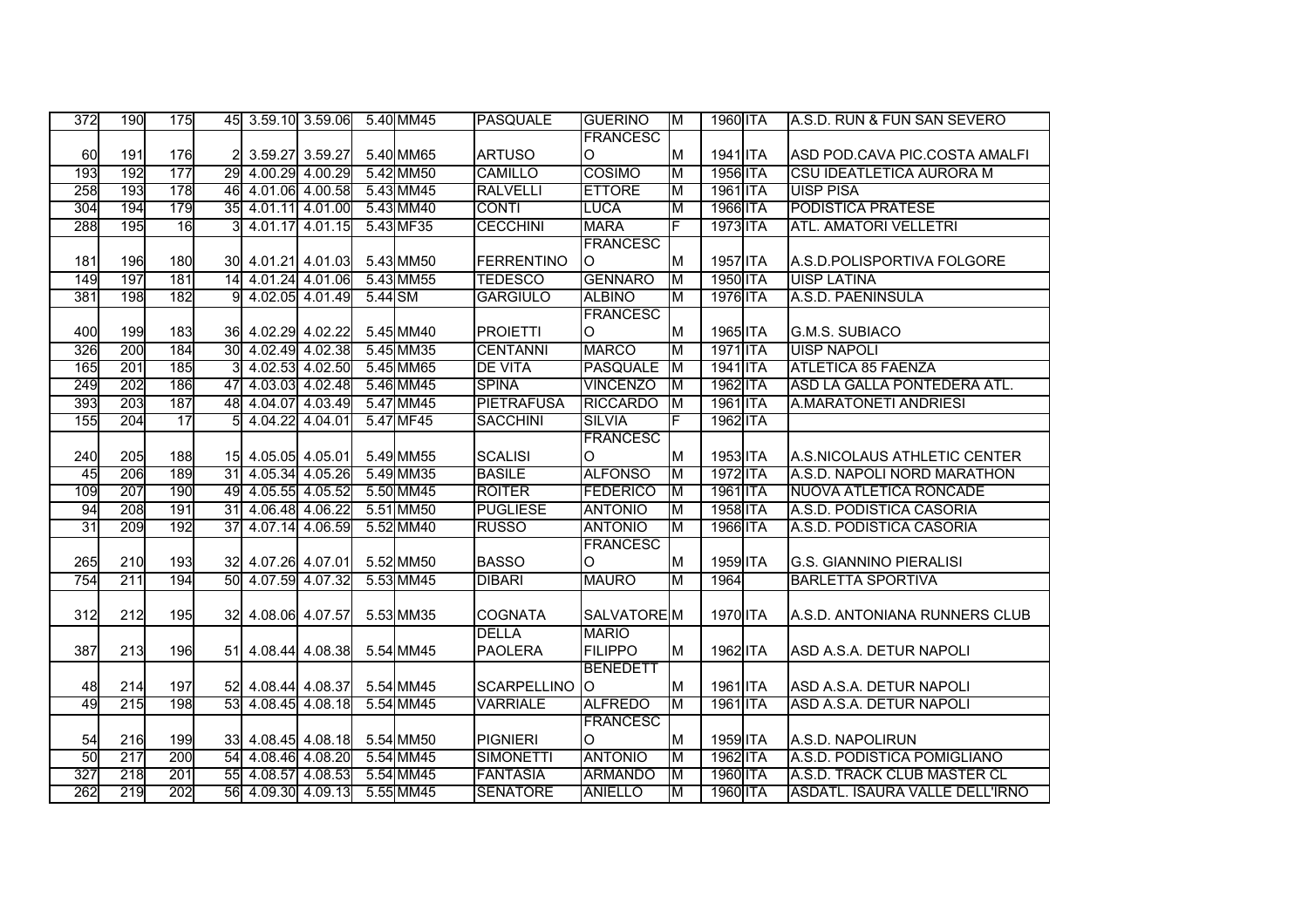| 144 | 220 | 203             |                  | 38 4.09.32 4.09.18 5.55 MM40 |  |           | <b>BORTOLOTTI</b>  | <b>MARCO</b>    | ΙM        | 1965 ITA | <b>G.P. CASTIGLIONESI</b>           |
|-----|-----|-----------------|------------------|------------------------------|--|-----------|--------------------|-----------------|-----------|----------|-------------------------------------|
| 253 | 221 | 18              |                  | 4.09.32 4.09.22              |  | 5.55 MF35 | <b>GIOVANNINI</b>  | <b>JESSICA</b>  | F         | 1970 ITA | <b>PODISTICA GALLENO</b>            |
| 303 | 222 | 19              |                  | 4.09.47 4.09.25              |  | 5.55 MF35 | <b>BARINA</b>      | <b>ERICA</b>    | E         | 1974 ITA | SCUOLA DI MARATONA VITTORIO V       |
|     |     |                 |                  |                              |  |           | <b>PELLEGRINEL</b> |                 |           |          |                                     |
| 302 | 223 | 204             |                  | 57 4.09.47 4.09.26           |  | 5.55 MM45 | IЦ                 | <b>GIANLUCA</b> | M         | 1964 ITA | SCUOLA DI MARATONA VITTORIO V       |
| 243 | 224 | 205             |                  | 16 4.09.52 4.09.41           |  | 5.55 MM55 | <b>COLASANTI</b>   | <b>ANTONIO</b>  | ΙM        | 1952 ITA | <b>ATL. FROSINONE</b>               |
| 315 | 225 | 206             |                  | 58 4.10.06 4.09.48           |  | 5.56 MM45 | <b>ELIFANI</b>     | <b>MARCO</b>    | М         | 1962 ITA | <b>G.S. BANCARI ROMANI</b>          |
| 186 | 226 | 207             |                  | 39 4.10.11 4.09.54           |  | 5.56 MM40 | <b>PERSICO</b>     | <b>ALFONSO</b>  | M         | 1966 ITA | A.S.D.POLISPORTIVA FOLGORE          |
| 343 | 227 | 208             |                  | 40 4.10.11 4.09.54           |  | 5.56 MM40 | <b>GENCO</b>       | <b>FULVIO</b>   | M         | 1965 ITA | A.S.D.POLISPORTIVA FOLGORE          |
| 275 | 228 | 209             | 17               | 4.10.54 4.10.33              |  | 5.57 MM55 | <b>MARRI</b>       | <b>FABIO</b>    | M         | 1950 ITA | <b>CASA MODENA ATLETICA</b>         |
| 23  | 229 | 210             | 33               | 4.10.59 4.10.32              |  | 5.57 MM35 | <b>LANDOLFO</b>    | <b>GIUSTINO</b> | M         | 1971 ITA | A.S.D. NAPOLI NORD MARATHON         |
| 236 | 230 | 211             | 41               | 4.11.14 4.10.54              |  | 5.57 MM40 | <b>PREVIATI</b>    | <b>DARIO</b>    | M         | 1965 ITA | A.S.D.ATLETICA HERMADA              |
| 331 | 231 | 212             | 34               | 4.11.34 4.11.10              |  | 5.58 MM35 | <b>CURION</b>      | <b>ROBERTO</b>  | ΙM        | 1970 ITA | <b>TEGLANUM RUNNING CLUB</b>        |
| 332 | 232 | 213             | 35               | 4.11.34 4.11.11              |  | 5.58 MM35 | <b>LOMBARDI</b>    | <b>ALFREDO</b>  | Iм        | 1973 ITA | <b>TEGLANUM RUNNING CLUB</b>        |
| 187 | 233 | 20              |                  | 4.11.39 4.11.21              |  | 5.58 MF50 | <b>SICA</b>        | <b>FILOMENA</b> |           | 1958 ITA | A.S.D.POLISPORTIVA FOLGORE          |
| 188 | 234 | 214             | 18               | 4.11.40 4.11.21              |  | 5.58 MM55 | <b>STILE</b>       | <b>MARIANO</b>  | M         | 1954 ITA | A.S.D.POLISPORTIVA FOLGORE          |
|     |     |                 |                  |                              |  |           |                    | <b>VITO</b>     |           |          |                                     |
| 352 | 235 | 215             |                  | 4 4.11.51 4.11.49            |  | 5.58 MM60 | <b>TODARO</b>      | <b>CATALDO</b>  | M         | 1945 ITA | <b>ATHLETIC TEAM PALAGIANO</b>      |
| 168 | 236 | 216             | 5Ī               | 4.12.59 4.12.36              |  | 6.00 MM60 | <b>SUPPA</b>       | <b>MICHELE</b>  | M         | 1948 ITA | A.S.D. ATL. DUGENTA                 |
| 99  | 237 | 217             |                  | 6 4.13.25 4.12.59            |  | 6.00 MM60 | <b>RIZZITELLI</b>  | <b>MICHELE</b>  | M         | 1946 ITA | <b>ATLETICA DISFIDA DI BARLETTA</b> |
| 284 | 238 | 218             |                  | 19 4.15.19 4.15.11           |  | 6.03 MM55 | <b>BALESTRINI</b>  | CARLO           | M         | 1950 ITA | <b>MONTERIGGIONI SPORT CULTURA</b>  |
| 252 | 239 | 219             |                  | 34 4.15.22 4.15.11           |  | 6.03 MM50 | <b>MATTEONI</b>    | <b>DANTE</b>    | M         | 1959 ITA | <b>PODISTICA PRATESE</b>            |
| 100 | 240 | 220             |                  | 35 4.15.28 4.15.13           |  | 6.03 MM50 | <b>DI MARZO</b>    | <b>ANTONIO</b>  | M         | 1957 ITA | <b>G.P. ARREDAMENTI MAIANDI</b>     |
|     |     |                 |                  |                              |  |           |                    | <b>FRANCESC</b> |           |          |                                     |
| 64  | 241 | 221             |                  | 20 4.15.36 4.15.18           |  | 6.03 MM55 | <b>MARINO</b>      | O               | M         | 1953 ITA | ASD POD.CAVA PIC.COSTA AMALFI       |
| 311 | 242 | 21              | 2                | 4.15.39 4.15.27              |  | 6.04 MF50 | <b>MANDINI</b>     | <b>PATRIZIA</b> | F         | 1958 ITA | <b>ASD OSTIA RUNNER AVIS</b>        |
| 43  | 243 | 222             |                  | 59 4.15.58 4.15.55           |  | 6.04 MM45 | <b>GUADAGNI</b>    | <b>RAFFAELE</b> | M         | 1964 ITA | A.S.D. NAPOLI NORD MARATHON         |
| 192 | 244 | 223             |                  | 36 4.16.11 4.15.47           |  | 6.04 MM35 | <b>LANZARA</b>     | <b>LUCA</b>     | M         | 1971 ITA | CSU IDEATLETICA AURORA M            |
|     |     |                 |                  |                              |  |           |                    | <b>ALESSAND</b> |           |          |                                     |
| 122 | 245 | 224             |                  | 42 4.16.14 4.15.59           |  | 6.04 MM40 | <b>SGUAZZA</b>     | <b>RO</b>       | M         | 1965 ITA | <b>G.P. LUCREZIA</b>                |
| 365 | 246 | 225             |                  | 36 4.16.46 4.16.16           |  | 6.05 MM50 | <b>GIULIANI</b>    | <b>PASQUALE</b> | <b>IM</b> | 1955 ITA | <b>GS ATL. STRACAGNANO</b>          |
| 114 | 247 | 226             |                  | 12 4.17.27 4.17.12           |  | 6.06 TM   | <b>GARGIULO</b>    | <b>GIUSEPPE</b> | M         | 1980 ITA | A.S. AMATORI CASTELFUSANO           |
| 58  | 248 | 227             | 60               | 4.17.27 4.17.14              |  | 6.06 MM45 | <b>PALOMBA</b>     | <b>FRANCO</b>   | M         | 1960 ITA | A.S.D. PAENINSULA                   |
| 752 | 249 | 228             |                  | 43 4.18.47 4.18.21           |  | 6.08 MM40 | <b>CORCELLA</b>    | <b>LUIGI</b>    | M         | 1966     | <b>BARLETTA SPORTIVA</b>            |
| 98  | 250 | $\overline{22}$ | $6 \overline{6}$ | 4.19.40 4.19.15              |  | 6.09 MF45 | <b>GARGANO</b>     | <b>ANGELA</b>   | F         | 1961 ITA | <b>ATLETICA DISFIDA DI BARLETTA</b> |
| 132 | 251 | 229             |                  | 61 4.19.42 4.19.20           |  | 6.09 MM45 | <b>ARIZZI</b>      | <b>ORAZIO</b>   | M         | 1963 ITA | <b>PODISTICA BERNALDESE</b>         |
| 279 | 252 | 230             |                  | 62 4.19.46 4.19.46           |  | 6.09 MM45 | <b>SCROCCA</b>     | <b>ILARIO</b>   | M         | 1962 ITA | <b>ATL. VILLA AURELIA SRL</b>       |
| 296 | 253 | 231             |                  | 37 4.20.10 4.20.08           |  | 6.10 MM50 | <b>IACOVIELLO</b>  | <b>NICOLA</b>   | M         | 1956 ITA | <b>AVIS PODISTICA MOLA</b>          |
| 256 | 254 | 232             | 13               | 4.20.51 4.20.51              |  | $6.11$ TM | <b>MAZZOCCOLI</b>  | <b>GABRIELE</b> | M         | 1979 ITA | <b>GENZANO ON THE ROAD</b>          |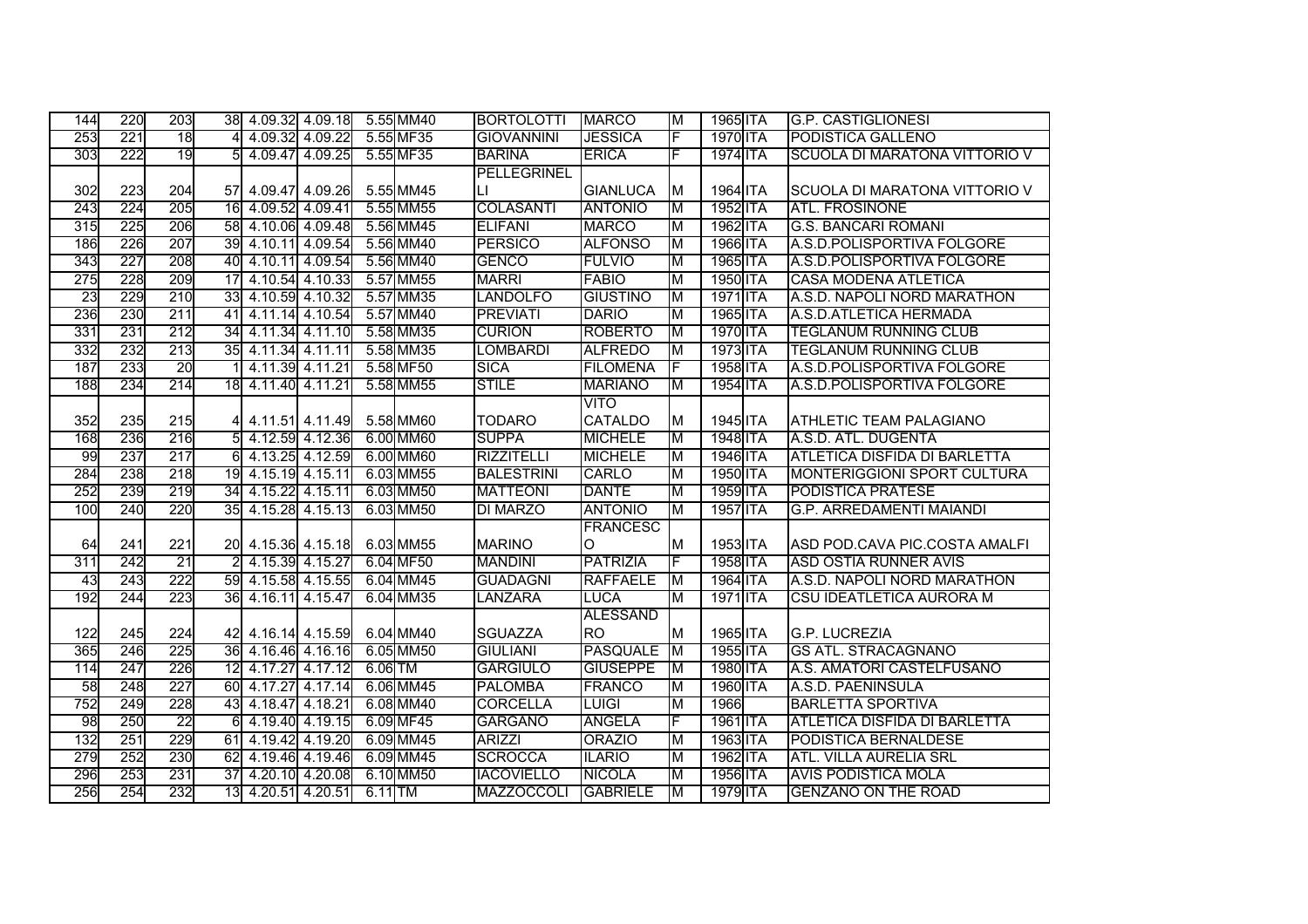| 145 | 255 | 233 |                 |                    | 63 4.21.22 4.21.07 |           | 6.12 MM45 | <b>TURRINI</b>                 | <b>ALBERTO</b>                 | ĪМ | 1964 ITA |                 | <b>G.P. CASTIGLIONESI</b>           |
|-----|-----|-----|-----------------|--------------------|--------------------|-----------|-----------|--------------------------------|--------------------------------|----|----------|-----------------|-------------------------------------|
| 255 | 256 | 234 | $\overline{21}$ |                    | 4.21.36 4.21.23    |           | 6.12 MM55 | <b>BARCHIESI</b>               | <b>IVO</b>                     | M  | 1950 ITA |                 | <b>ATL. AMATORI VELLETRI</b>        |
| 397 | 257 | 235 | $\overline{22}$ |                    | 4.21.38 4.21.28    |           | 6.12 MM55 | <b>PARLATO</b>                 | <b>RAFFAELE</b>                | ĪМ | 1950 ITA |                 |                                     |
| 76  | 258 | 236 |                 |                    | 64 4.21.54 4.21.33 |           | 6.12 MM45 | <b>TESSITORE</b>               | <b>GAETANO</b>                 | M  | 1962 ITA |                 | <b>UISP LATINA</b>                  |
| 294 | 259 | 237 |                 |                    | 65 4.21.55 4.21.33 |           | 6.12 MM45 | <b>ZITAROSA</b>                | <b>MARCO</b>                   | M  | 1962 ITA |                 | COMANDO SCUOLE DELL'ESERCITO        |
| 257 | 260 | 238 |                 | 38 4.22.01 4.22.01 |                    |           | 6.13 MM50 | <b>MASTRODONA</b><br><b>TO</b> | <b>LUCIANO</b>                 | M  | 1955 ITA |                 | <b>GENZANO ON THE ROAD</b>          |
| 338 | 261 | 239 |                 | 14 4.22.04 4.21.57 |                    | $6.13$ TM |           | <b>AVALLONE</b>                | <b>VINCENZO</b>                | M  | 1979 ITA |                 | A.S.D. AMATORI VESUVIO              |
| 52  | 262 | 240 | 37              |                    | 4.22.16 4.22.08    |           | 6.13 MM35 | <b>MALATESTA</b>               | <b>GIANLUCA</b>                | M  | 1973 ITA |                 | S.S.D. CENTRO ESTER NAPOLI ARL      |
| 321 | 263 | 241 |                 |                    | 4.22.29 4.22.01    |           | 6.13 MM60 | <b>TRANCHESE</b>               | <b>VINCENZO</b>                | M  | 1948 ITA |                 | A.S.D. NAPOLI NORD MARATHON         |
| 44  | 264 | 242 | 44              | 4.22.29 4.22.01    |                    |           | 6.13 MM40 | <b>SCOTTI</b>                  | <b>VINCENZO</b>                | M  | 1965 ITA |                 | A.S.D. NAPOLI NORD MARATHON         |
| 51  | 265 | 243 | 23              |                    | 4.22.40 4.22.13    |           | 6.14 MM55 | <b>PANICO</b>                  | <b>ANIELLO</b>                 | M  | 1953 ITA |                 | A.S.D. PODISTICA POMIGLIANO         |
| 266 | 266 | 244 |                 |                    | 39 4.23.09 4.22.55 |           | 6.14 MM50 | <b>TEGGI</b>                   | <b>MAURIZIO</b>                | M  | 1957 ITA |                 | APD DIPENDENTI AUSL DI BOLOGNA      |
| 283 | 267 | 23  |                 |                    | 4.23.37 4.23.33    |           | 6.15 MF45 | <b>APICELLA</b>                | <b>MARIA</b>                   | F  | 1962 ITA |                 | SPORTS CLUB MELEGNANO               |
| 157 | 268 | 245 |                 |                    | 24 4.23.41 4.23.16 |           | 6.15 MM55 | <b>SALVATORE</b>               | <b>ANTONIO</b>                 | M  | 1954 ITA |                 | PODISTICA AVIS CAMPOBASSO           |
| 117 | 269 | 246 |                 | 5 4.23.46 4.23.29  |                    | $6.15 -$  |           | <b>KNOBLICH</b>                | <b>DIETER</b>                  | M  |          | 1953 GER        |                                     |
| 353 | 270 | 247 |                 |                    | 38 4.23.52 4.23.34 |           | 6.15 MM35 | <b>PAVIA</b>                   | <b>GIANLUCA</b>                | M  | 1974 ITA |                 | ROAD RUNNERS CLUB MILANO            |
|     |     |     |                 |                    |                    |           |           |                                | <b>GIANFRANC</b>               |    |          |                 |                                     |
| 324 | 271 | 248 |                 |                    | 25 4.24.47 4.24.45 |           | 6.17 MM55 | <b>LUCIANI</b>                 | O                              | M  | 1954 ITA |                 | A.S. ATL. ROCCA DI PAPA             |
| 200 | 272 | 249 |                 | 45 4.25.01 4.24.41 |                    |           | 6.17 MM40 | LANZI                          | <b>MASSIMILIA</b><br><b>NO</b> | M  | 1967 ITA |                 | <b>KINO MANA</b>                    |
| 67  | 273 | 250 |                 | 46 4.25.06 4.25.00 |                    |           | 6.17 MM40 | <b>DE LORENZO</b>              | <b>ANIELLO</b>                 | M  | 1967 ITA |                 | A.S.D. PODISTICA VESUVIANA          |
| 344 | 274 | 251 | 26              |                    | 4.25.17 4.25.06    |           | 6.17 MM55 | <b>RICCHEZZA</b>               | <b>GENNARO</b>                 | M  | 1954 ITA |                 | A.S.D. POD. 'IL LAGHETTO'           |
| 115 | 275 | 252 | 47              |                    | 4.26.38 4.26.25    |           | 6.19 MM40 | <b>ROMANO</b>                  | <b>GIUSTINO</b>                | M  | 1966 ITA |                 | <b>UISP NAPOLI</b>                  |
| 120 | 276 | 24  |                 | 6 4.27.03 4.26.52  |                    | 6.20      |           | <b>SNELLGROVE</b><br>S         | <b>CRISTY</b>                  | F  |          | 1966 USA        |                                     |
| 119 | 277 | 253 |                 |                    | 4.27.04 4.26.52    | $6.20 -$  |           | <b>OUCHARK</b>                 | <b>WILLIAM</b>                 | M  |          | <b>1964 USA</b> |                                     |
| 219 | 278 | 254 |                 | 40 4.27.35 4.27.11 |                    |           | 6.20 MM50 | <b>DEL VECCHIO</b>             | <b>MARIO</b>                   | M  | 1958 ITA |                 | <b>ASD RUNNING TELESE TERME</b>     |
| 134 | 279 | 255 |                 |                    | 39 4.28.21 4.27.53 |           | 6.22 MM35 | <b>DIPACE</b>                  | <b>COSIMO</b><br><b>FABIO</b>  | M  | 1973 ITA |                 | <b>MARGHERITA DI SAVOIA RUNNERS</b> |
| 220 | 280 | 256 |                 | 41 4.28.32 4.28.09 |                    |           | 6.22 MM50 | DI CERVO                       | <b>BIAGIO</b>                  | M  | 1958     |                 | <b>ASD RUNNING TELESE TERME</b>     |
| 190 | 281 | 257 |                 | 27 4.29.15 4.28.51 |                    |           | 6.23 MM55 | POZZI                          | GIANCARLO M                    |    | 1953 ITA |                 | CSU IDEATLETICA AURORA M            |
| 234 | 282 | 258 |                 | 28 4.29.44 4.29.27 |                    |           | 6.24 MM55 | <b>GOLVELLI</b>                | <b>GIOVANNI</b>                | M  | 1950 ITA |                 | PODISTICA SOLIDARIETA'              |
| 354 | 283 | 259 | 8               |                    | 4.30.52 4.30.32    |           | 6.25 MM60 | CAPONE                         | <b>FERDINAND</b><br>O          | M  | 1946 ITA |                 | A.S.D. PODISTICA CASORIA            |
| 230 | 284 | 260 |                 | 40 4.32.35 4.32.11 |                    |           | 6.28 MM35 | <b>BRUNO</b>                   | <b>ANTONIO</b>                 | M  | 1970 ITA |                 | A.S.D. POD. 'IL LAGHETTO'           |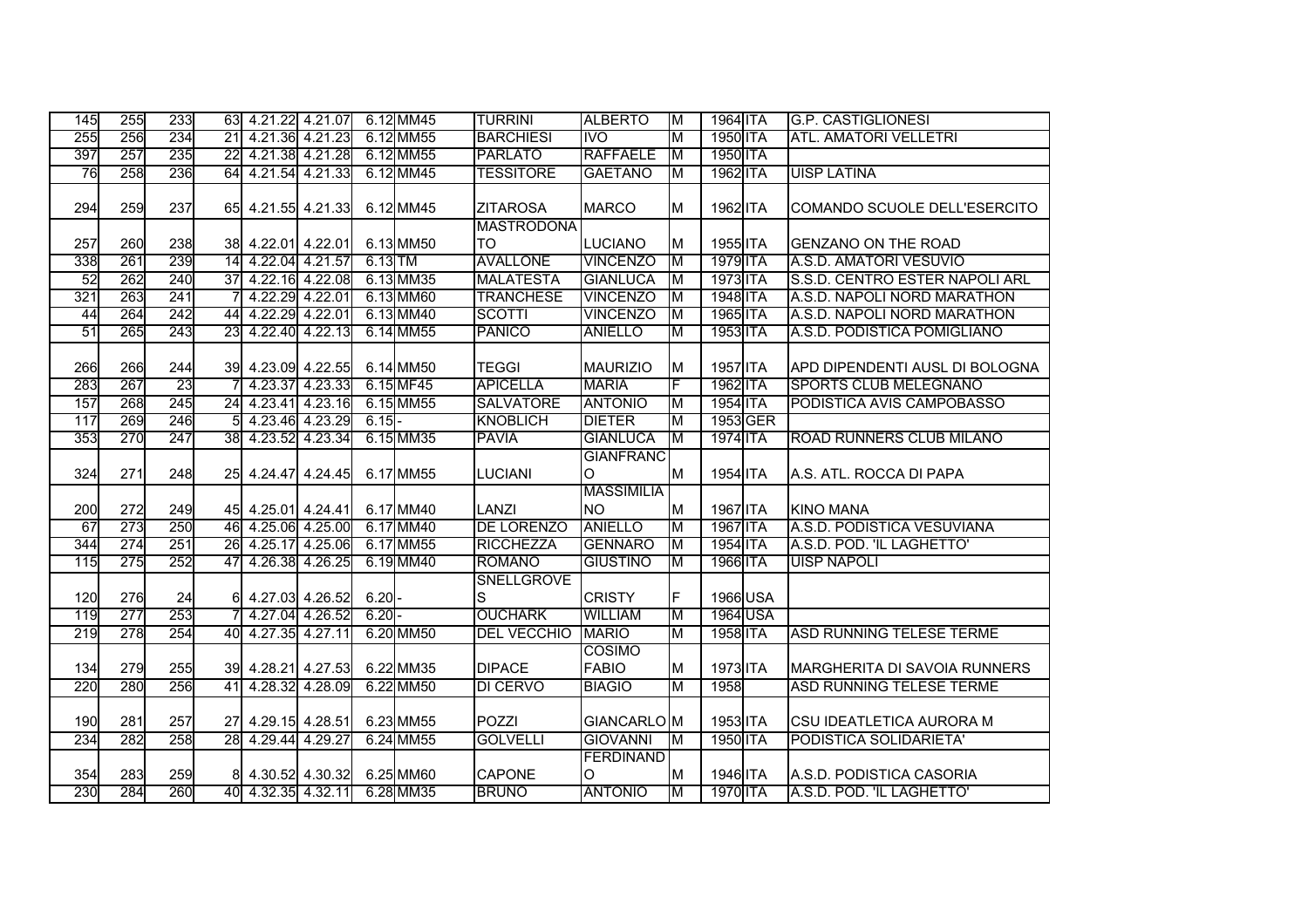| 378 | 285 | 261             |                 |                    | 42 4.33.10 4.32.44 |           | 6.28 MM50 | <b>SCALABRINI</b>       | <b>DARIO</b>     | M  | 1956 ITA | S.S.D. CENTRO ESTER NAPOLI ARL |
|-----|-----|-----------------|-----------------|--------------------|--------------------|-----------|-----------|-------------------------|------------------|----|----------|--------------------------------|
| 104 | 286 | 25              |                 |                    | 4.33.11 4.32.49    | $6.28$ TF |           | <b>VONA</b>             | <b>NATALIA</b>   | F  | 1980 ITA | POD. FISIOSPORT                |
| 177 | 287 | 262             |                 |                    | 43 4.33.49 4.33.48 |           | 6.29 MM50 | <b>TRAMONTANO MARCO</b> |                  | M  | 1955 ITA | ASD POD.CAVA PIC.COSTA AMALFI  |
|     |     |                 |                 |                    |                    |           |           |                         | <b>PASQUALIN</b> |    |          |                                |
| 106 | 288 | 263             |                 |                    | 48 4.34.11 4.33.47 |           | 6.30 MM40 | PIETRARCA               | O                | M  | 1966 ITA | <b>ATLETICA MOLISE AMATORI</b> |
| 751 | 289 | 264             |                 |                    | 29 4.35.17 4.35.10 |           | 6.31 MM55 | <b>PISICCHIO</b>        | <b>GIUSEPPE</b>  | M  | 1952 ITA | ASD G.POD. RICCARDO VALENTI    |
| 244 | 290 | 26              | 61              |                    | 4.35.59 4.35.48    |           | 6.32 MF40 | <b>FRIONI</b>           | <b>LORENA</b>    | E  | 1965 ITA | POD. AMATORI MOROLO            |
| 173 | 291 | $\overline{27}$ | 3               |                    | 4.35.59 4.35.59    |           | 6.32 MF50 | <b>ALFANO</b>           | <b>MARIA</b>     |    | 1958 ITA | ASD POD.CAVA PIC.COSTA AMALFI  |
| 95  | 292 | 28              |                 |                    | 4.36.12 4.36.02    |           | 6.33 MF40 | <b>CARLEA</b>           | <b>EUFEMIA</b>   | F  | 1965 ITA | A.S.D. AGG. HINNA              |
| 210 | 293 | 265             |                 |                    | 4.37.52 4.37.24    |           | 6.35 MM65 | <b>CARIGNANI</b>        | <b>VITO</b>      | M  | 1943 ITA | <b>AMATORI LECCE</b>           |
|     |     |                 |                 |                    |                    |           |           |                         |                  |    |          |                                |
| 359 | 294 | 266             |                 |                    | 66 4.38.13 4.37.49 |           | 6.36 MM45 | <b>MENNELLA</b>         | SALVATORE M      |    | 1961 ITA |                                |
| 205 | 295 | 29              | 8               |                    | 4.39.29 4.39.24    |           | 6.37 MF45 | <b>UBOLDI</b>           | <b>MANUELA</b>   | IF | 1963 ITA | G.S. CASTELLANIA - GOZZANO     |
| 367 | 296 | 267             |                 |                    | 4.39.32 4.39.19    |           | 6.37 MM60 | <b>GIORGIO</b>          | <b>STEFANO</b>   | M  | 1947 ITA | <b>BARLETTA SPORTIVA</b>       |
| 297 | 297 | 30              |                 |                    | 4.39.57 4.39.34    |           | 6.38 MF45 | <b>LOMBARDO</b>         | <b>SILVIA</b>    | F  | 1963 ITA | A.S. AMATORI CASTELFUSANO      |
|     |     |                 |                 |                    |                    |           |           |                         | <b>FRANCESC</b>  |    |          |                                |
| 320 | 298 | 268             |                 |                    | 49 4.39.58 4.39.42 |           | 6.38 MM40 | <b>REA</b>              | O                | IМ | 1965 ITA | A.S.D.POLISPORTIVA FOLGORE     |
|     |     |                 |                 |                    |                    |           |           |                         | <b>FIORENTIN</b> |    |          |                                |
| 756 | 299 | 269             |                 |                    | 67 4.41.16 4.41.09 |           | 6.40 MM45 | <b>LA GRECA</b>         | O                | M  | 1960 ITA | UNIONE SPORTIVA VALLI DI LANZO |
| 204 | 300 | 270             | 30 <sup>°</sup> |                    | 4.41.49 4.41.36    |           | 6.41 MM55 | <b>PELLICCIA</b>        | <b>VINCENZO</b>  | M  | 1951 ITA | A.S. MEDITERRANEA              |
| 151 | 301 | 271             | 44              |                    | 4.42.17 4.42.12    |           | 6.41 MM50 | <b>ZAMPIRON</b>         | <b>CLAUDIO</b>   | M  | 1956 ITA |                                |
|     |     |                 |                 |                    |                    |           |           |                         |                  |    |          |                                |
| 291 | 302 | 272             |                 |                    | 31 4.43.56 4.43.45 |           | 6.44 MM55 | <b>DELL'AIA</b>         | SALVATORE M      |    | 1950 ITA | POSTICA PRATESE                |
| 223 | 303 | 273             | 50 <sup>°</sup> |                    | 4.44.19 4.44.03    |           | 6.44 MM40 | <b>LIUNI</b>            | <b>SABINO</b>    | M  | 1967 ITA | <b>ATLETICA DEL PARCO</b>      |
|     |     |                 |                 |                    |                    |           |           |                         | <b>MARIO</b>     |    |          |                                |
| 113 | 304 | 274             |                 |                    | 32 4.45.09 4.44.48 |           | 6.45 MM55 | <b>DIMONTE</b>          | <b>ROCCO</b>     | M  | 1954 ITA | POL. ROCCO SCOTELLARO MT       |
| 349 | 305 | 275             |                 |                    | 33 4.45.09 4.44.50 |           | 6.45 MM55 | <b>BOCHICCHIO</b>       | <b>ANGELO</b>    | M  | 1954 ITA | A.S.D.ATLETICA AMATORI IRPINI  |
|     |     |                 |                 |                    |                    |           |           |                         |                  |    |          |                                |
| 93  | 306 | 31              |                 |                    | 4.45.29 4.45.00    |           | 6.46 MF50 | <b>SATTA</b>            | MARINELLA F      |    | 1957 ITA | POD.TRANESE UNIONE INDUSTRIALE |
| 274 | 307 | 32              |                 |                    | 4.46.00 4.45.44    |           | 6.47 MF55 | <b>GIANAROLI</b>        | <b>DANIELA</b>   | IF | 1950 ITA | <b>CASA MODENA ATLETICA</b>    |
| 222 | 308 | 276             |                 |                    | 4.46.35 4.46.15    |           | 6.48 DISM | <b>MARCHI</b>           | <b>MARCO</b>     | M  | 1951 ITA | EUROATLETICA 2002              |
| 388 | 309 | 277             |                 |                    | 51 4.47.14 4.46.45 |           | 6.48 MM40 | <b>MOON</b>             | <b>STEWART</b>   | M  | 1966 USA | LE PIUME NERE A.N.B. NAPOLI    |
| 270 | 310 | 278             |                 |                    | 34 4.50.40 4.50.21 |           | 6.53 MM55 | <b>GOLVELLI</b>         | <b>ETTORE</b>    | M  | 1954 ITA | A.S.D. MATESE RUNNING          |
| 61  | 311 | 279             |                 | 10 4.51.13 4.50.57 |                    |           | 6.54 MM60 | <b>BALDI</b>            | <b>GINO</b>      | M  | 1949 ITA | ASD POD.CAVA PIC.COSTA AMALFI  |
| 389 | 312 | 280             |                 |                    | 45 4.51.16 4.51.03 |           | 6.54 MM50 | <b>TAFURO</b>           | <b>GIUSEPPE</b>  | M  | 1955 ITA | ASD INTERNATIONAL SECURITY S.  |
| 69  | 313 | 281             |                 |                    | 52 4.51.31 4.51.26 |           | 6.55 MM40 | <b>RANGHETTI</b>        | <b>PIETRO</b>    | M  | 1966 ITA |                                |
| 267 | 314 | 33              | 5               |                    | 4.51.32 4.51.02    |           | 6.55 MF50 | <b>IBBA</b>             | <b>IOLANDA</b>   | F  | 1955 ITA | PODISTICA ARONA                |
| 211 | 315 | 282             |                 |                    | 46 4.53.14 4.53.00 |           | 6.57 MM50 | <b>RAPILLO</b>          | <b>FEDERICO</b>  | M  | 1959 ITA |                                |